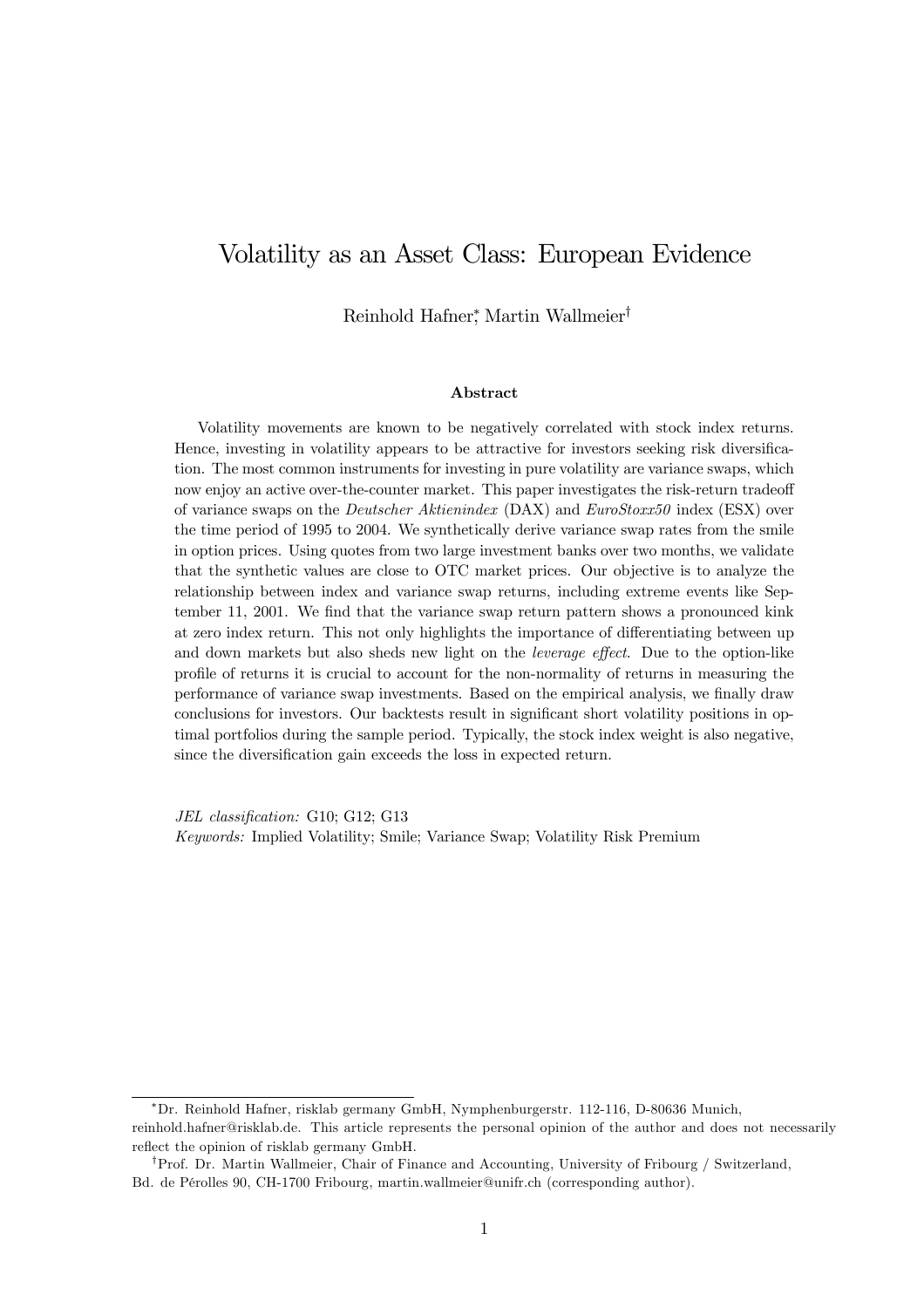# 1 Introduction

In recent times, institutional and private investors have shown an increased interest in volatility as an investment vehicle. At first sight, investing in volatility appears attractive since volatility movements are known to be negatively correlated with stock index returns. Thus, adding volatility exposure to a portfolio of common stocks promises to improve risk diversification. In addition, past experience indicates that negative correlation is particularly pronounced in stock market downturns, offering protection against stock market losses when it is needed most.

If markets are efficient, the favorable characteristics of volatility are naturally reflected in higher prices of volatility instruments. Therefore, from an investor's point of view, the crucial question is which price surplus is charged to get access to this protection against stock market crashes.

Researchers distinguish between different notions of volatility, such as local volatility, forward volatility, realized volatility and implied volatility. Much research has been directed towards modeling the dynamics of these different variables and towards understanding how they are related. Theoretically, several kinds of volatility might qualify as trading objects in volatility claims. In practice, however, volatility trading is actually concentrated on realized variance or volatility.

A volatility trade is defined as a position which provides pure exposure to volatility alone without being affected by directional movements of the underlying asset. Classic methods for trading volatility, such as buying at-the-money (ATM) straddles, do not meet the demand of pure volatility exposure. They require frequent rebalancing to keep the options portfolio delta-neutral, which imposes high transaction costs.<sup>1</sup> Therefore, a more convenient solution should provide a payoff directly tied to measures of realized variance or realized volatility. The most common claim of this type is a variance swap.<sup>2</sup> At expiration, the buyer of this forward contract receives a payoff equal to the difference between the annualized variance of log stock returns and the swap rate fixed at the outset of the contract. The swap rate is chosen such that the contract has zero present value. Thus, it can be interpreted as the risk neutral expectation of unconditional future variance. Variance swaps on the most common stock indices now enjoy an active over-the-counter market. This was made possible by theoretical work designing a robust replication strategy. It consists of a continuously adjusted forward stock holding and a static options portfolio including long positions in out-of-the-money (OTM) options for all strikes from zero to infinity.<sup>3</sup> In a perfect market, the replication is exact if options with arbitrary strikes are available and the stock price process is continuous. If stock price jumps occur, a robust replication strategy still exists, generating only small approximation errors in realistic settings.<sup>4</sup> It is important to note that these results are valid for arbitrary stochastic processes of volatility. Thus, using this approach, there is no need to assume a specific model of stochastic volatility in order to synthetically create a variance payoff. Certainly, this does not mean that the stochastic process of volatility does not influence the fair value of variance swaps. Rather, its influence is captured

<sup>&</sup>lt;sup>1</sup> See Ederington/Guan  $(2002)$ .

 $2$  Demeterfi et al. (1999) give an overview over the properties of variance swaps.

 $3$  See Neuberger (1994).

 $4$  See Carr/Wu (2004).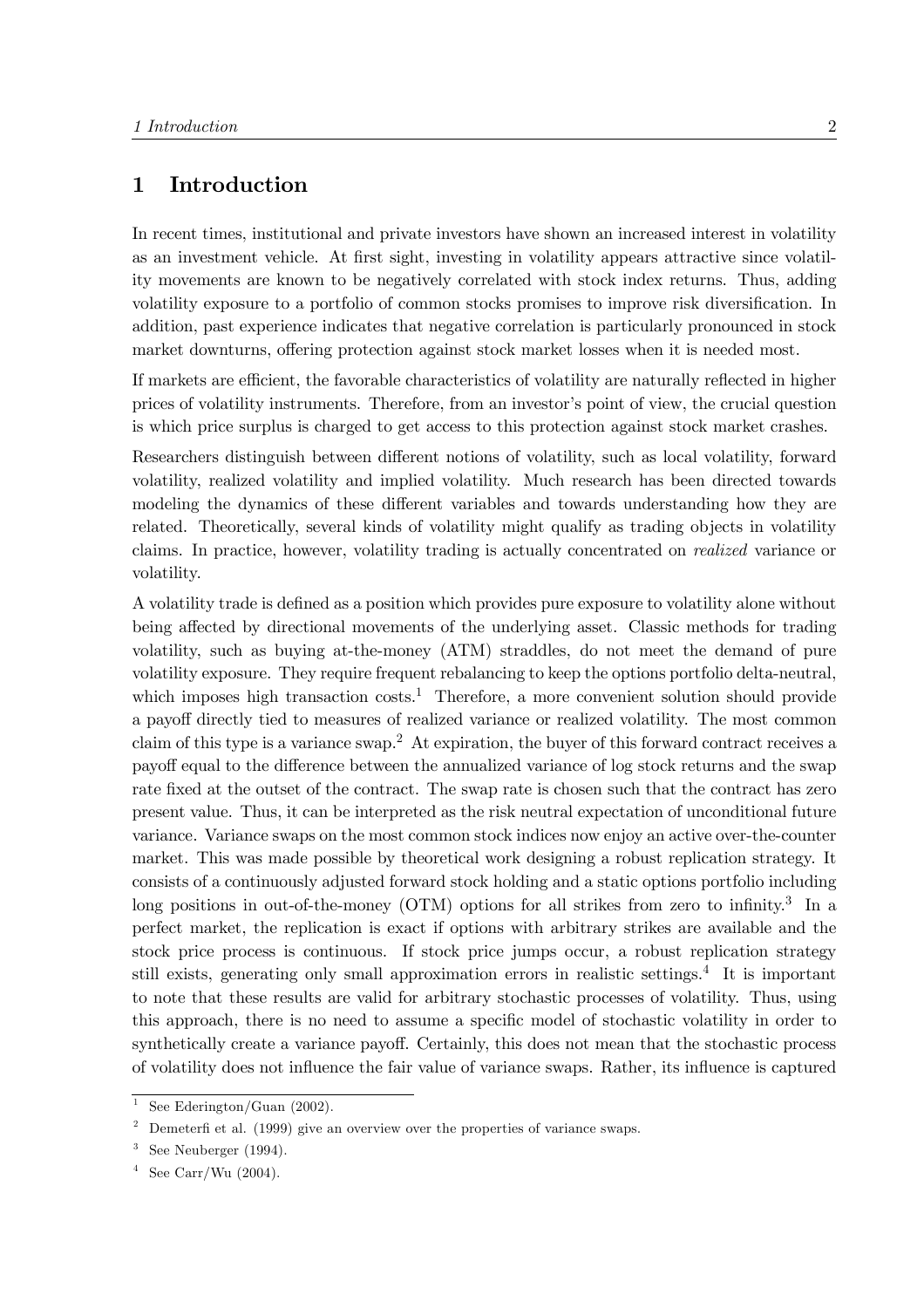indirectly through the market prices of options. Given these prices, we do not need to know the stochastic behavior of volatility in order to infer the variance swap rate.<sup>5</sup> Jiang/Tian (2005) show, that the model-free implied volatility is a more efficient forecast for future volatility of the S&P500 index than the Black-Scholes implied volatility and realized past volatility.

Due to their payoff structure and the existence of a robust replication strategy, variance swaps constitute an ideal instrument for investing in volatility and for studying the market pricing of volatility risk. The fair value of the instrument, which is equal to the initial cost of the replication portfolio, can be inferred from the range of (plain vanilla) option prices over all strikes. The mean difference between the realized variance and the fair value of the variance swap rate quantifies an estimate of the variance risk premium. This approach was developed and first applied by Carr/Wu (2004). The authors synthesize variance swap rates for the most common US stock indices and 35 individual US stocks. Carr and Wu report strongly negative variance risk premia. Only a small part of the estimated premia can be explained by the negative correlation between index returns and volatility movements. The magnitude of the negative premium appears to be too large to be compatible with either the CAPM or the Fama/French (1993) three-factor-model.

A negative variance risk premium provides a possible explanation for the well-known finding of Jackwerth/Rubinstein (1996) that ATM implied volatilities of index options are typically greater than realized volatilities. Other studies, using a variety of methods, confirm the observation of a strongly negative volatility risk premium at the US stock market.<sup>6</sup> There is some evidence that its magnitude depends on the level of implied volatility and the time to maturity<sup>7</sup>, the buying pressure for index puts<sup>8</sup> and the uncertainty of forward volatility<sup>9</sup>. The estimated premium shows significant temporal dependencies.<sup>10</sup> Apart from these observations, it is still an open question which economic factors and settings cause selling variance to be perceived as risky enough to charge a high premium. An alternative interpretation is that a high premium does not have an economic meaning but reflects systematic overpricing of out-of-the money calls and puts.

Since options over the whole range of possible strikes enter the replicating portfolio, variance swaps provide a direct link between implied and realized volatilities. The variance swap rate can be regarded as a representation of the implied volatility structure ("smile"). Thus, the large body of literature on the shape and dynamics of implied volatility surfaces is relevant for understanding the determinants of variance swap rates. An overview over the main findings of this line of research can be found in Hafner (2004).

 $5$  For a derivation of the fair delivery price for variance swaps assuming a specific stochastic volatility model see, e.g., Howison et al. (2005).

<sup>6</sup> See Chernov/Ghysels (2000), Coval/Shumway (2001), Pan (2002), Bakshi/Kapadia (2003), Eraker et al. (2003), Driessen/Maenhout (2003), Doran/Ronn (2004b), Doran/Ronn (2004a), Bondarenko (2004), Moise (2004), Santa-Clara/Yan (2004).

<sup>7</sup> See Bliss/Panigirtzoglou (2004).

<sup>8</sup> See Bollen/Whaley (2004).

<sup>&</sup>lt;sup>9</sup> See Carr/Wu (2004).

<sup>&</sup>lt;sup>10</sup> See Bollerslev et al.  $(2005)$  and Santa-Clara/Yan  $(2004)$ .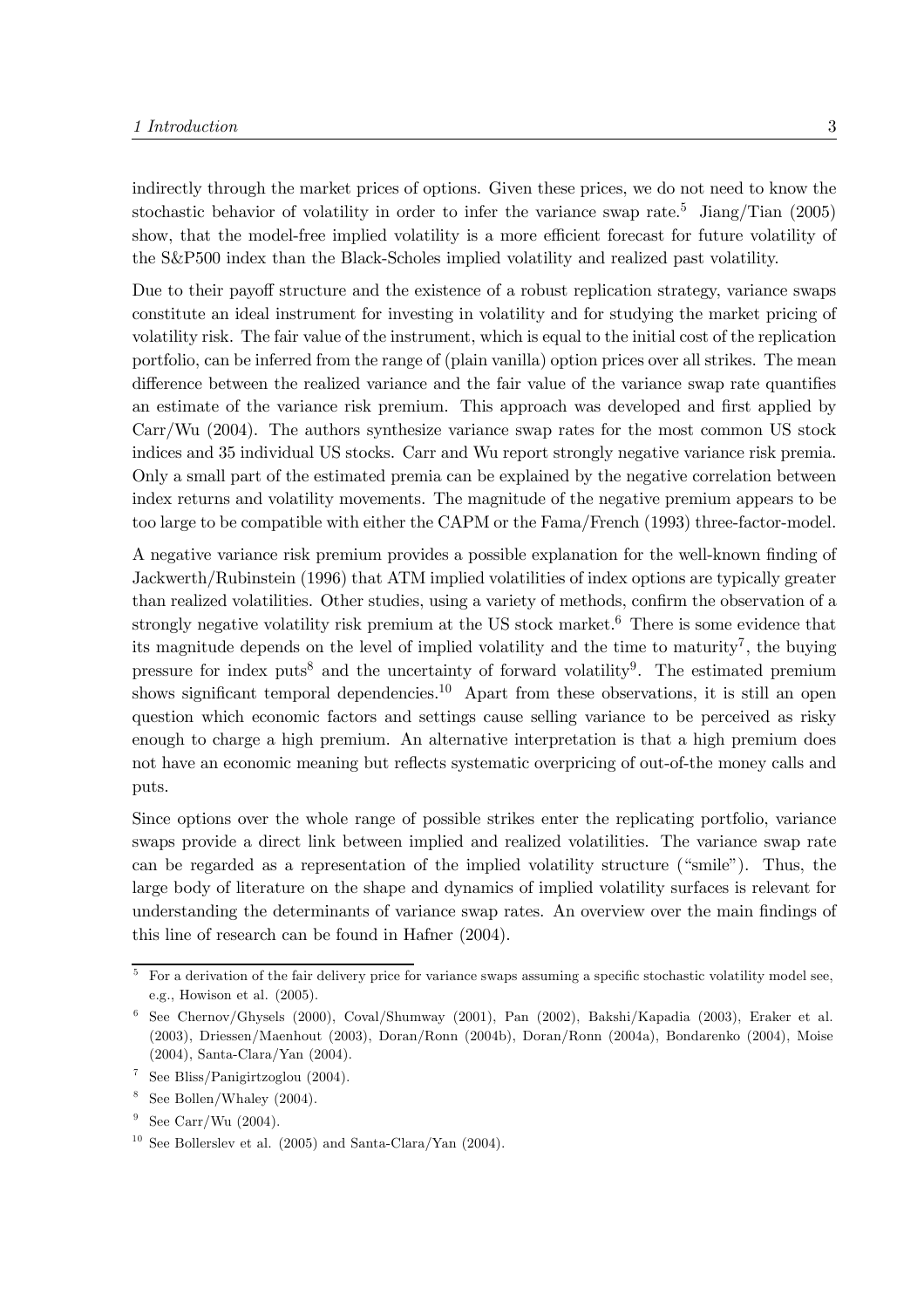To the best of our knowledge, this is the first empirical study on synthetically constructed variance swaps on European stock indices. We focus on the "Deutscher Aktienindex" (DAX) and the European stock index EuroStoxx50 (ESX) as the indices with the most liquid options and futures trading. Our database consists of tick data for DAX options (introduced at the Eurex in 1994) over the time period 1995-2004 and for ESX options (introduced in 1999) over the years from 2000 to 2004.

Apart from providing results for Europe which can be compared to the U.S. evidence, our study contributes to the literature in the following ways: We carefully analyse the relationship of variance swap returns with index returns, including extreme events like September 11, 2001. The variance swap return pattern shows a pronounced kink at zero index return. This not only highlights the importance of differentiating between up and down markets but also sheds new light on the leverage effect. Due to the option-like profile of returns it is crucial to account for the non-normality of returns, which we do by adjusting betas. We also draw conclusions for investors and focus on the structure of optimal portfolios, given historical parameter estimates. A further extension (but of minor importance) is our use of transaction data instead of settlement prices to estimate the volatility smile. The latter are often unreliable for OTM options, and it is usually impossible to achieve a perfect matching to the stock index level. Using tick data allows us to account for specific features of the indices (dividend and tax effects) which are important in Europe. Additionally, using quotes for variance swaps from two major investment banks over the last two months of 2004, we are able to validate that our synthetically computed variance swap prices were close to OTC market prices in this period.

The paper is organized as follows: In Section 2, we derive estimates of variance swap prices from the implied volatility structure of index options. We also decompose these prices to illustrate the influence of different smile characteristics. In Section 3, we analyze the distribution of variance swap returns and test, whether the sample mean returns are compatible with standard equilibrium models. Section 4 deals with the implications of our findings for investors. We determine "optimal" portfolio weights of variance swaps in a mean-variance framework and under power utility. The paper concludes with a brief summary.

# 2 Inferring Variance Swap Rates from the Smile in Option Prices

# 2.1 Valuation Formula

Given a stock price process S sampled on N equidistant points in time  $0 = t_0 < t_1 < t_2 < \ldots <$  $t_N = T$ , where  $\Delta t$  denotes the length of the sampling interval, a variance swap is a forward contract on the realized variance of stock returns. Its payoff at expiry is:

$$
VARS_T = (\hat{v}_T^2(N) - K_{VARS}) \cdot \mathcal{N},\tag{1}
$$

where  $\hat{v}_T^2(N)$  is the realized variance (quoted in annual terms) over the life of the contract  $[0, T]$ ,  $K_{VARS}$  is the *delivery price for variance* and  $\mathcal N$  is the notional amount of the swap in euros per annualized volatility point squared. At expiry, the holder of a variance swap receives  $\mathcal N$ euros for every point by which the realized stock variance  $\hat{v}_T^2(N)$  exceeds the delivery price for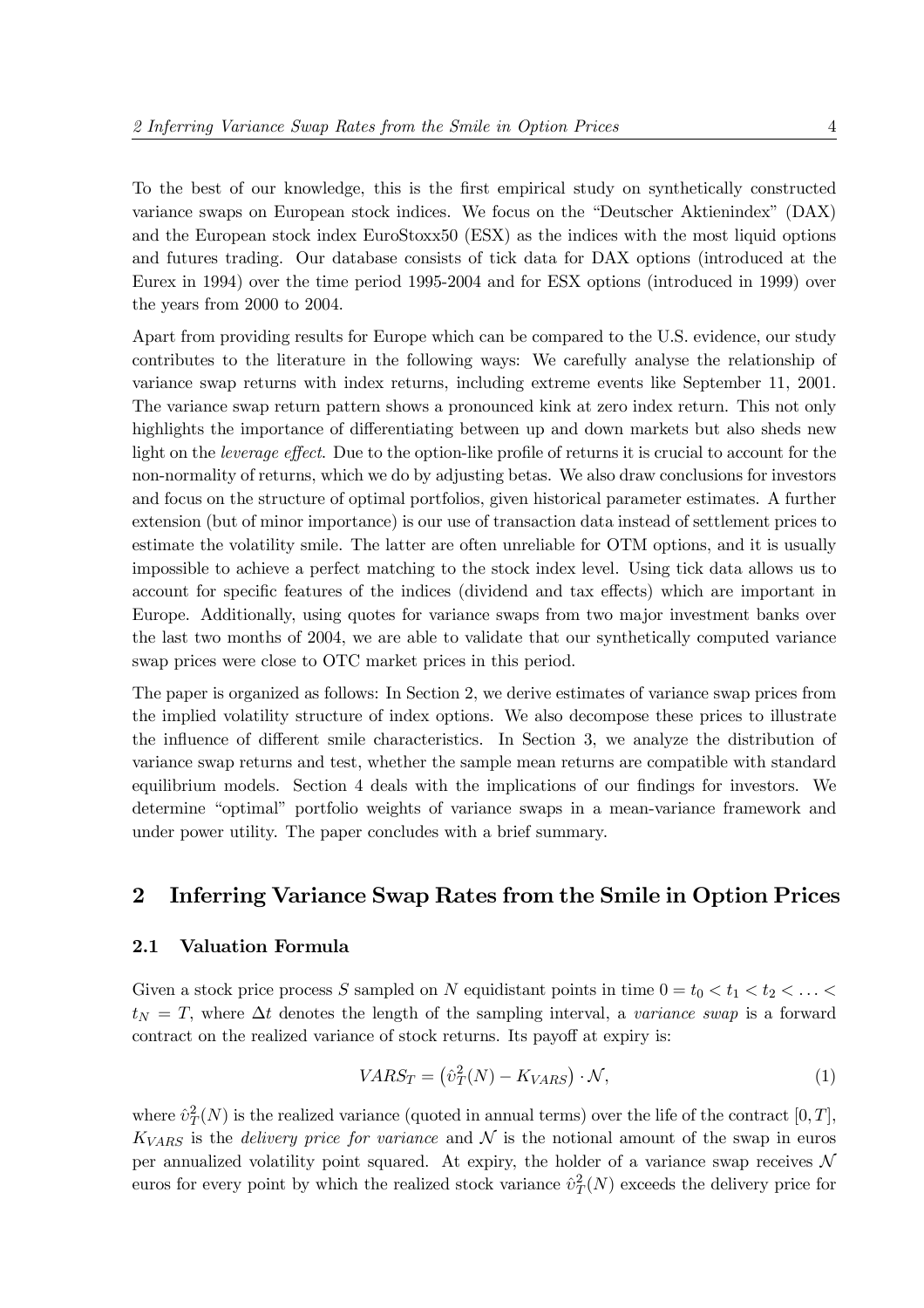variance  $K_{VARS}$ . The procedure for computing the realized variance has to be specified in the contract. In a typical contract, the stock price is sampled each trading day at the official close, i.e.  $\Delta t = 1/252$ , and the mean of daily stock returns is assumed to be zero. Formally,  $\hat{v}_T^2(N)$  is usually defined as:

$$
\hat{v}_T^2(N) = \frac{1}{\Delta t (N-1)} \sum_{i=1}^N (R_{t_i})^2, \qquad (2)
$$

where  $R_{t_i} = \ln(S_{t_i}) - \ln(S_{t_{i-1}})$  for  $i = 1, ..., N$ .<sup>11</sup>

Suppose the stock price process  $S = \{S_t : t \in [0,T]\}$  is a pure diffusion with drift process  $\mu =$  $\{\mu_t : t \in [0, T]\}$  and volatility process  $v = \{v_t : t \in [0, T]\}$ <sup>12</sup>

$$
dS_t = S_t \mu_t dt + S_t v_t dW_t, \qquad \forall t \in [0, T], \qquad (3)
$$

where  $W = \{W_t : t \in [0, T]\}$  is a one-dimensional standard Brownian motion. Volatility may be constant, deterministic or stochastic. For a given price history, the realized continuously sampled variance  $w_T$  over the interval  $[0, T]$  is defined by:

$$
w_T = \frac{1}{T} \int_0^T v_t^2 dt,\tag{4}
$$

where the integral  $\int_0^T v_t^2 dt$  is known as the (realized) total variance over the interval [0, T]. The continuously sampled variance  $w_T$  is a good approximation to the realized (discretely sampled) variance  $\hat{v}_T^2(N)$  of daily returns used in the contract specifications of most variance swaps, i.e.  $w_T \approx \hat{v}_T^2(N).^{13}$ 

In principle, valuing a variance swap is no different from valuing any other contingent claim. According to the risk-neutral valuation formula, the arbitrage free value of a variance swap at time  $t \in [0, T]$  is the discounted expected value of the future payoff under the risk-neutral measure Q. Since the *fair value of variance* is the delivery price  $K_{VARS}$  that makes the swap value zero today  $(VARS_0 = 0)$ , it follows that:<sup>14</sup>

$$
K_{VARS} = \mathbb{E}_{\mathbb{Q}} \left[ w_T | \mathcal{F}_t \right] = \frac{1}{T} \mathbb{E}_{\mathbb{Q}} \left[ \int_0^T v_t^2 dt \right]. \tag{5}
$$

Generally, given a deterministic or stochastic volatility process, the expectation on the right-hand side of equation (5) can either be computed analytically or it must be numerically approximated.

Alternatively, the valuation can be based on a model-independent trading strategy that exactly replicates variance.<sup>15</sup> In fact, it can be shown that if the stock price process is a diffusion and

<sup>&</sup>lt;sup>11</sup> Sometimes the maximum likelihood estimator of variance  $\frac{1}{\Delta t N} \sum_{i=1}^{N} (R_{t_i})^2$  is used instead of the sample variance  $\frac{1}{\Delta t(N-1)}\sum_{i=1}^{N} (R_{t_i})^2$ . The difference is, however, usually very small.

<sup>&</sup>lt;sup>12</sup> The drift process  $\mu$  and the volatility process  $v$  are required to be progressively measurable.

<sup>&</sup>lt;sup>13</sup> Exact equality is given in the limit:  $\lim_{N \to \infty} \hat{v}_T^2(N) = w_T$ .

<sup>&</sup>lt;sup>14</sup> Note that  $\mathbb{E}_{\mathbb{Q}}[X|\mathcal{F}_0] = \mathbb{E}_{\mathbb{Q}}[X]$ .

<sup>&</sup>lt;sup>15</sup> See Carr/Madan (1997) and Demeterfi et al. (1999).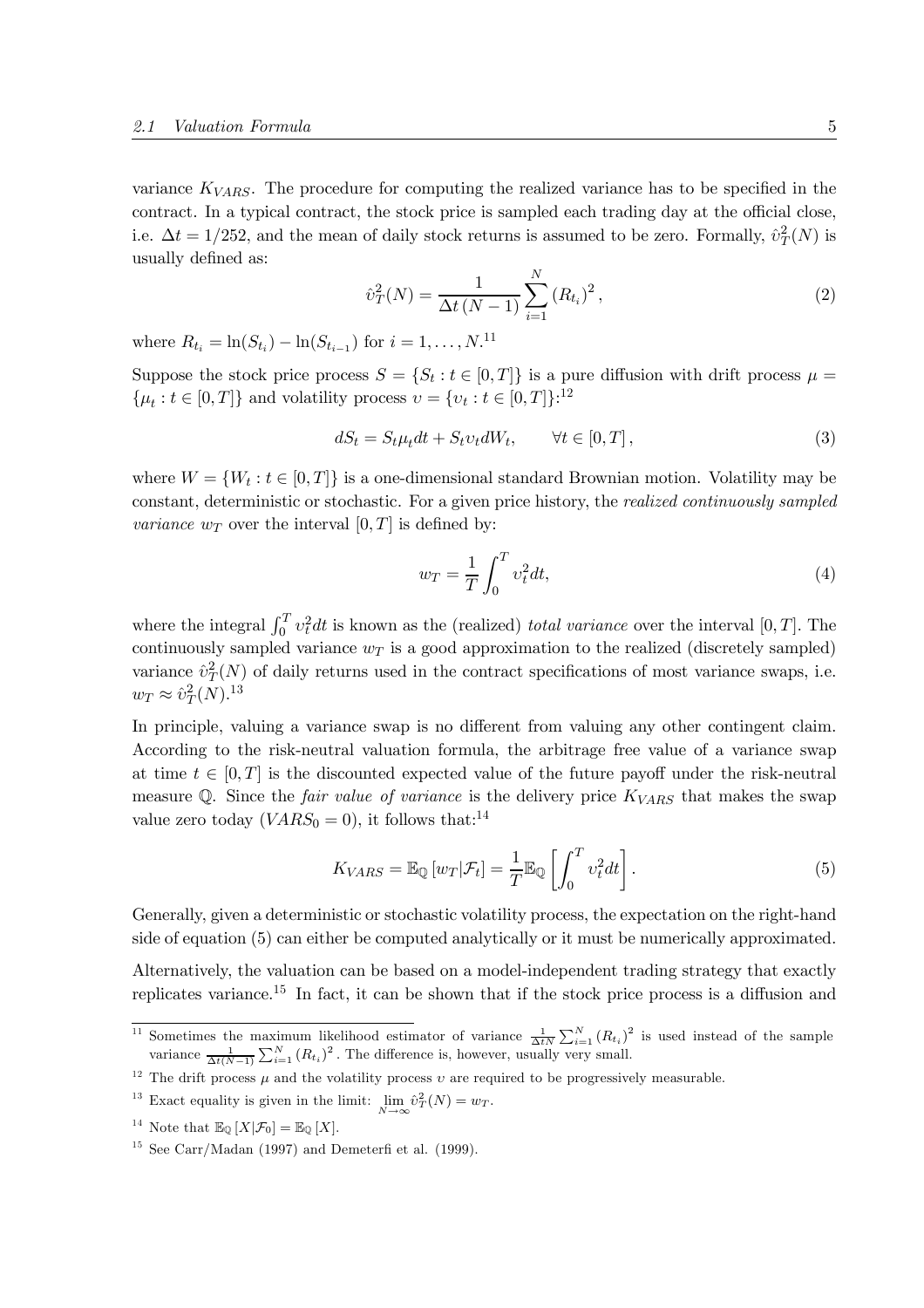interest rates are constant, then the fair value of variance is given by the value of an infinite strip of European options:

$$
K_{VARS} = \frac{2}{T} e^{rT} \left( \int_0^{F_0(T)} \frac{1}{K^2} P_0(K, T) dK + \int_{F_0(T)}^{\infty} \frac{1}{K^2} C_0(K, T) dK \right),\tag{6}
$$

where  $C_0(K,T)$  and  $P_0(K,T)$ , respectively, denote the current market price of a call and a put option of strike K and maturity T, and  $F_0(T) = S_0 e^{rT}$  is the stock's T-maturity forward price. Defining  $\sigma_0(K,T)$  as the Black-Scholes implied volatility at time  $t = 0$  of an option with strike  $K$  and maturity  $T$ , we can express the fair swap delivery price as:

$$
K_{VARS} = \frac{2}{T} e^{rT} \int_0^{F_0(T)} \frac{1}{K^2} P_{BS}(K, T, \sigma_0(K, T)) dK + \frac{2}{T} e^{rT} \int_{F_0(T)}^{\infty} \frac{1}{K^2} C_{BS}(K, T, \sigma_0(K, T)) dK,
$$
 (7)

where the suffix  $BS$  indicates that prices come from the Black-Scholes model.

## 2.2 Data

Our database comes from the joint German and Swiss options and futures exchange, Eurex.<sup>16</sup> It contains all reported transactions of options and futures

- on the German stock index DAX from January 1995 to December 2004 (option "ODAX", future "FDAX"), and
- on the European stock index Dow Jones Euro Stoxx 50 (ESX) from January 2000 to December 2004 (option "OESX", future "FESX").

The options are European style. At any point in time during the sample period, at least eight option maturities were available. However, trading is heavily concentrated on the nearby maturities. The contract values amount to 5 euros (ODAX) and 10 euros (OESX), respectively. Trading hours changed several time during our sample period, but both products were traded at least from 9:30 a.m. to 4:00 p.m.

The ODAX and OESX options have been more heavily traded than any other index option in Europe. The average number of trades per day of all DAX options went up from about 2'000 in 1995 to 3'000 in 2004, with a peak of 3'700 trades in the year 2000. The average size of ODAX trades varied between a minimum of 33 contracts in 2000 and a maximum of 54 contracts in 2004. This contrasts with the significantly higher mean trade size of about 115 (in 2000) to 240 (in 2004) OESX contracts. The number of trades in OESX options strongly increased from an average of 260 trades per day in 2000 to over 1'000 trades per day in 2004. Since 2003, the total number of traded OESX contracts has exceeded the number of ODAX contracts (63.8 million versus 40.5 million in 2004).

 $\frac{16}{16}$  We are very grateful to the Eurex for providing the data.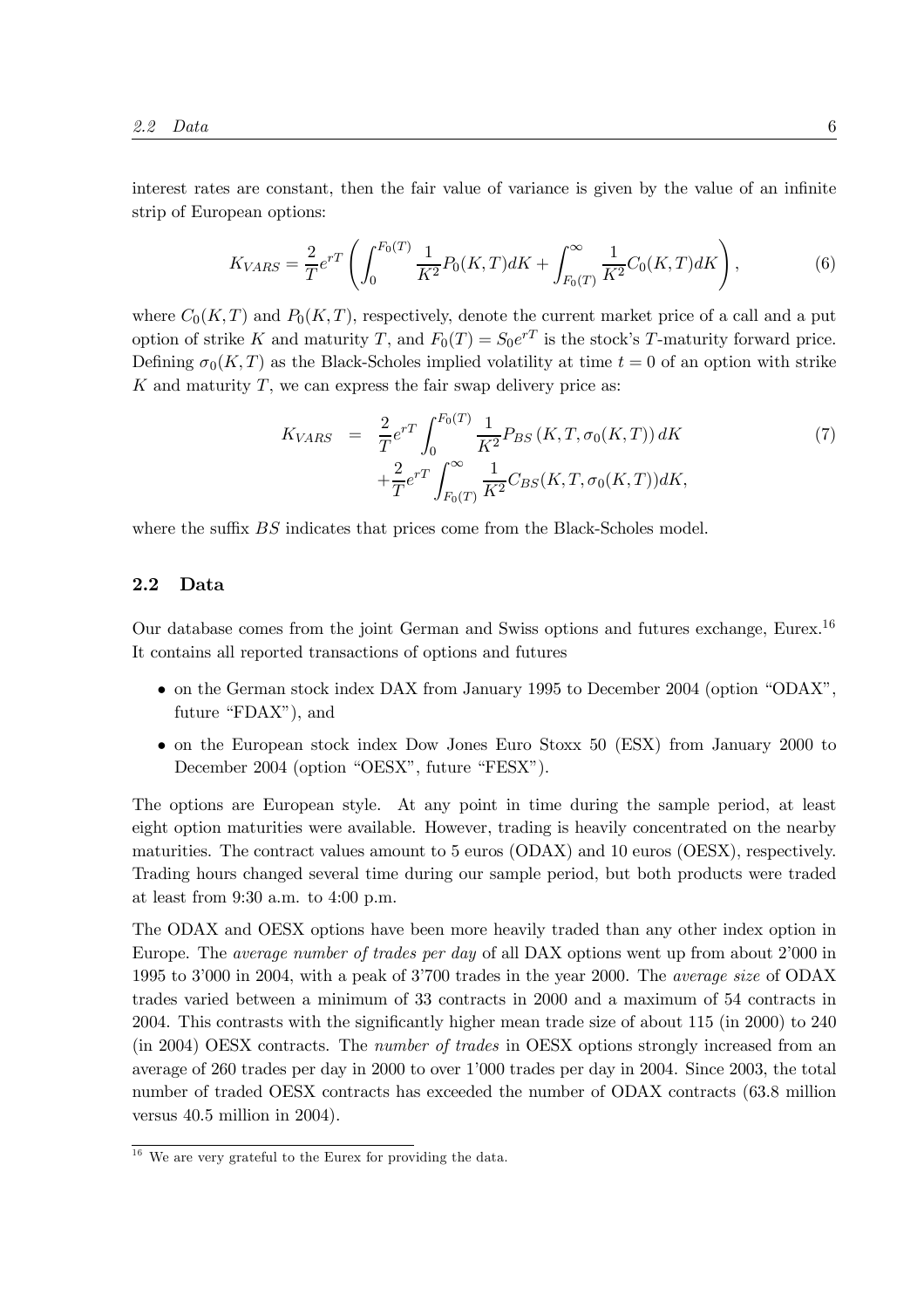To calculate the implied volatility for each transaction, it is crucial to accurately match the corresponding underlying index level. We derive the stock index price  $S_{t,n}$  on day t at minute n from the current price  $F_{t,n}$  of the futures contract most actively traded on that day. The maturity of this contract, which is typically the nearest available, is denoted by  $T_F$ . The value  $F_{t,n}(T_F)$  corresponds to the average transaction price observed in the  $T_F$ -futures contract in minute  $n$  on day  $t$ . To obtain the corresponding index level, we solve the theoretical futures pricing model

$$
F_{t,n}(T_F) = S_{t,n}e^{r(T_F - t)}
$$

for  $S_{t,n}$ . This procedure ensures that the time stamps of options and underlying prices diverge by not more than one minute.

The DAX is a performance index in which dividends are reinvested. However, as Hafner/Wallmeier (2001) point out, the DAX-calculation does not accurately consider corporate and personal taxes on dividends. Therefore, the dividends assumed to be reinvested might be different from the dividends the stockholders actually receive. This discrepancy can be interpreted as a (positive or negative) "extra" dividend not accounted for in the index. If we neglect this tax effect, the implied volatilities of calls and puts with the same strike diverge, falsely indicating violations of put-call parity. To avoid this problem, we increase or diminish all stock prices  $S_{t,n}$  on trading day t for options with maturity  $T_O$  by an amount  $A_{t,T_O}$  such that ATM puts and calls have the same implied volatility. Thus, the adjusted underlying price used to calculate implied volatilities is defined by:

$$
\check{S}_{t,n} = F_{t,n}(T_F)e^{-r(T_F - t)} + A_{t,T_O},
$$

where  $A_{t,T_O}$  is a put-call parity consistent correction amount. This adjustment is separately done for each combination of option (ODAX or OESX), trading day and maturity.

We calculate risk-free interest rates from money market rates for 1, 3, 6, and 12 months. All interest rates are converted to continuously compounded rates and expressed in the daycount convention Actual/Actual. For an arbitrary time period  $\tau$ , the  $\tau$ -period risk-free interest rate r is obtained by linear interpolation between the available rates enclosing  $\tau$ .

### 2.3 Estimating ODAX and OESX Volatility Smiles

For each trading day and each time to maturity available on that day, we estimate a smooth curve of implied volatilities across strike prices. Let  $K$  denote the strike price of an option with time to maturity  $T - t$ . Each trade is assigned a moneyness according to:

$$
M(t, n, S, T, K) = \frac{\ln\left(\frac{K}{\tilde{S}_{t, n}e^{r(T-t)}}\right)}{\sqrt{T-t}}.
$$

Suppressing the arguments of moneyness, we chose the cubic regression function:

$$
\sigma = \beta_0 + \beta_1 M + \beta_2 M^2 + \beta_3 D \cdot M^3 + \varepsilon,\tag{8}
$$

.

where  $\sigma$  is the implied volatility,  $\beta_i$ ,  $i = 0, 1, 2, 3$  are regression coefficients,  $\varepsilon$  is a random error, and  $D$  is a dummy variable defined as:

$$
D = \left\{ \begin{array}{ll} 0 & , & M \leq 0 \\ 1 & , & M > 0 \end{array} \right.
$$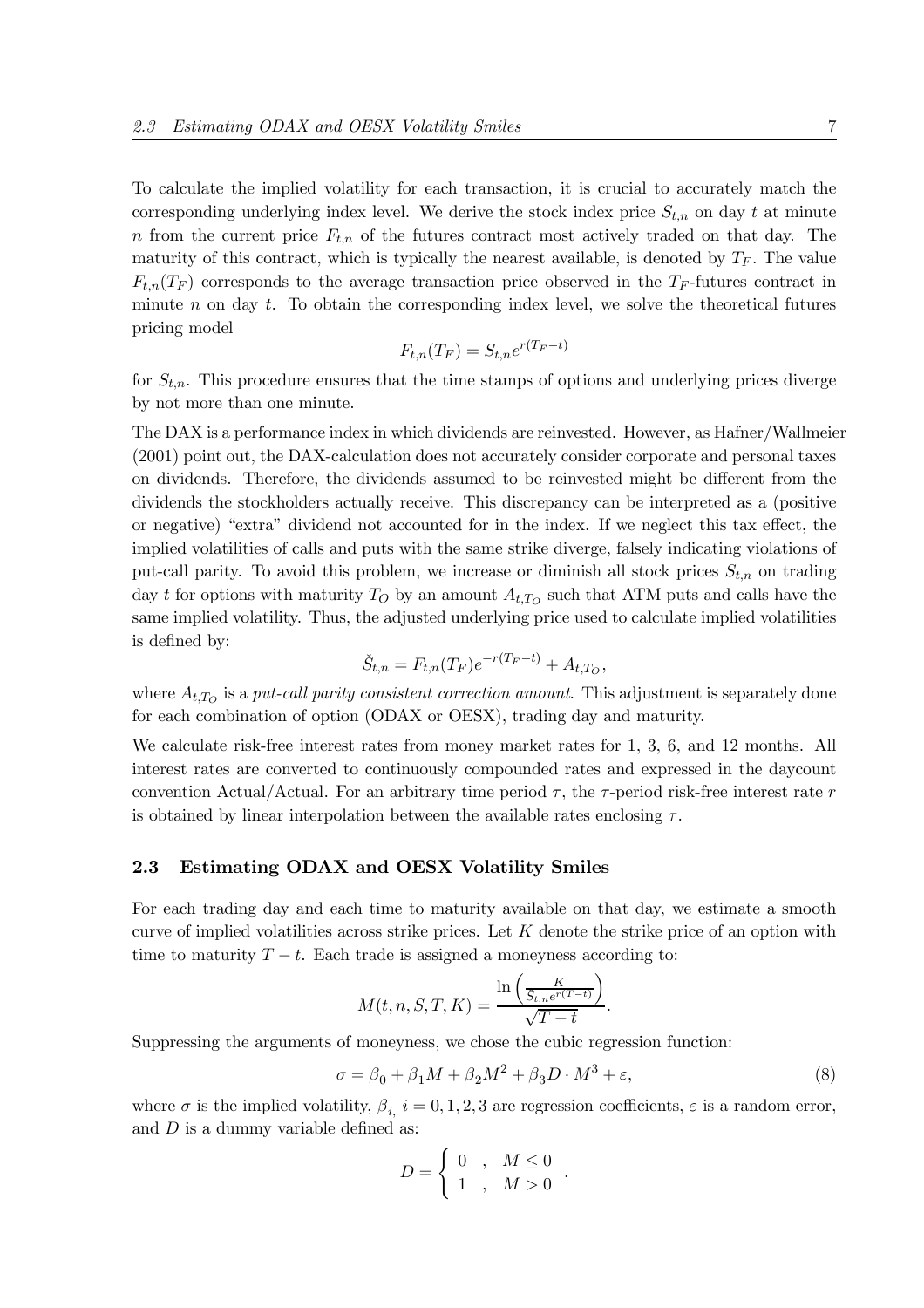

Figure 1: Scatterplot of implied volatility across moneyness for all trades of DAX options with a time to maturity of 42 days on December 10, 2004. The line shows the estimated regression function with constant extension outside the range of moneyness observations.

The dummy variable accounts for an asymmetry of the pattern of implied volatilities around the (forward) ATM strike  $(M = 0)$ . Typically, the "smile" is better characterized by a "sneer", with the negative relation between implied volatility and moneyness extending clearly beyond  $M = 0$  (see, as an example, Figure 1). Only when the call (put) is deep out-of-the-money (in-the-money) the implied volatility function forms a minimum and eventually rises slightly. A quadratic or cubic regression without differentiating between  $M \leq 0$  and  $M > 0$  does not capture this increase. The regression function (8) is twice differentiable, which ensures that the corresponding risk-neutral density is continuous.

The implied volatility of deep in-the-money calls and puts is very sensitive to minor nonsynchroneity of options and futures prices. Thus, the variance of the regression error term is supposed to increase as options go deeper in-the-money. To account for this heteroskedasticity of the disturbances we apply a weighted least squares estimation assuming that the disturbance variance is proportional to the positive ratio of the option's delta and vega.<sup>17</sup> This ratio indicates how an increase in the index level by one (marginal) point affects the implied volatility of an option, given the option's market price.

In view of the large number of intraday transactions it is clear that some extreme deviations occur representing "off-market" implied volatilities. They can, for example, be the result of a faulty and unintentional input by a market participant. In this case, the trade can be annulled if certain conditions are fulfilled. To exclude such unusual events we discard all observations corresponding to large errors of more than four standard deviations of the regression residuals

 $17$  The delta and vega are computed using the implied volatility of the corresponding option. The delta of puts is multiplied by −1 to obtain a positive ratio.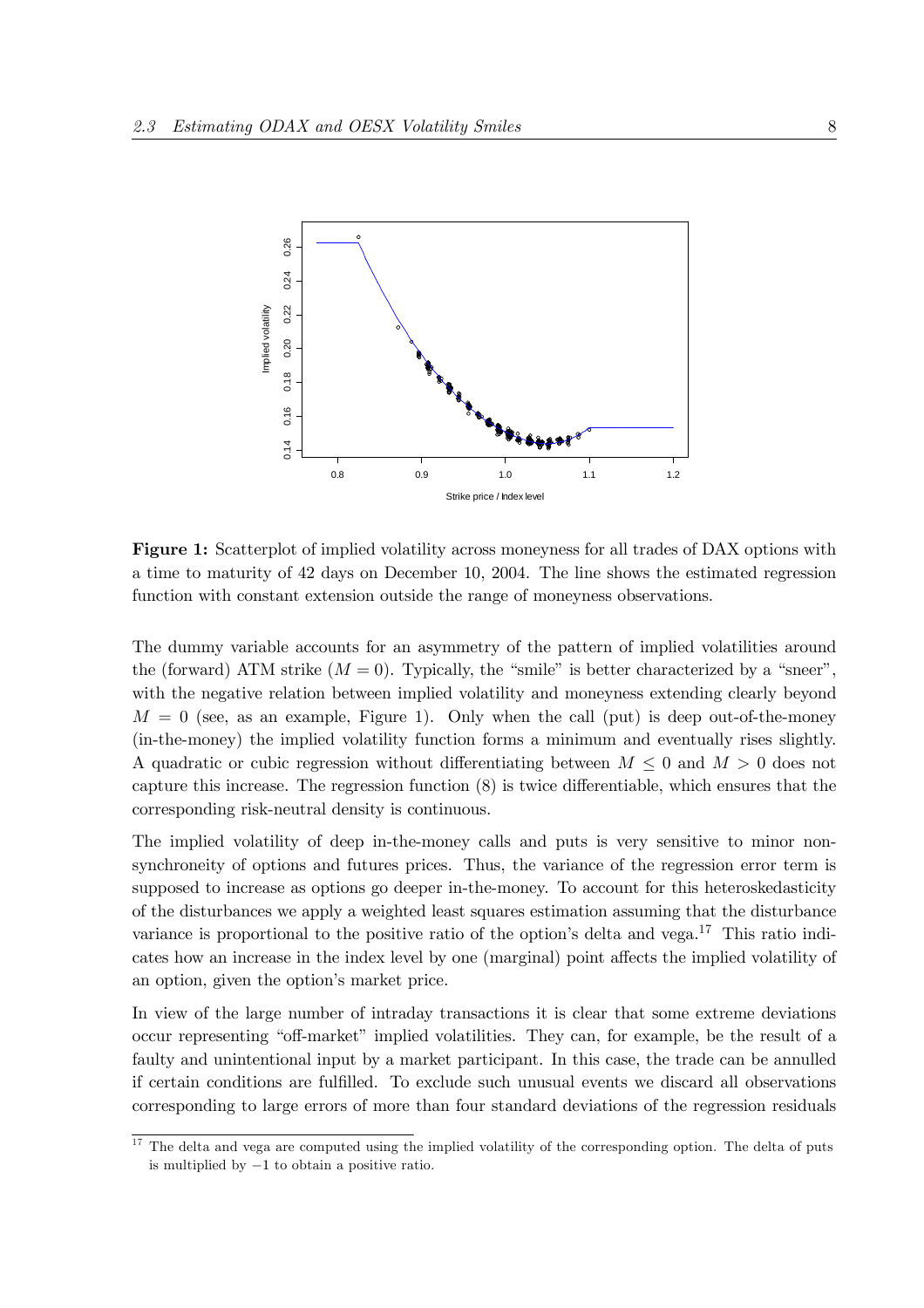where the standard deviation is computed as the square root of the weighted average squared residuals. We then repeat the estimation on the basis of the reduced sample until no further observations are discarded (trimmed regression). We examined the impact of this exclusion of outliers and found it to be negligible in all but very few cases.

The smile estimation according to equation (8) is based on all trades of one day in options with the same time to maturity. In order to obtain an estimate of the smile for a given, pre-specified time to maturity of  $\tau$  calendar days, we linearly interpolate between the implied variances  $\sigma_t^2(M, T_1)$  and  $\sigma_t^2(M, T_2)$  of the two neighbouring maturities which are available (see, e.g., Wilmott (1998), p. 290). Formally:

$$
\sigma_t^2(M, T = t + \tau \text{ days}) = \frac{T_2 - T}{T_2 - T_1} \sigma_t^2(M, T_1) + \frac{T - T_1}{T_2 - T_1} \sigma_t^2(M, T_2)
$$
(9)

where

T : assumed (fictitious) expiration date  $\tau$  calendar days in the future;

 $T_1$ : latest available expiration date before T or equal to T;

 $T_2$  : earliest available expiration date after T.

In this study, we choose  $\tau = 45$  calendar days, because ODAX and OESX option series with lifetimes between 30 and 60 days are the most liquid contracts. This ensures an accurate estimation of the smile.

Average estimates of the smile regression coefficients are given in Table 1. The average is taken over the trading days of one year, where each trading day is represented by the option with a lifetime nearest to 45 calendar days. The yearly average of the ATM implied volatility  $\beta_0$  varies between 12% and 35%. The other coefficients have the expected signs:  $\bar{\beta}_1$  is always negative, whereas  $\bar{\beta}_2$  and  $\bar{\beta}_3$  are typically positive. The mean number of observations  $(\bar{N})$  available for estimating the smile is markedly higher for ODAX compared to OESX. With the exception of 1995, the mean  $R^2$ -coefficient is always larger than 95%.

| <b>ODAX</b> |                 |           |           |                 |          |                   |                 |           | <b>OESX</b> |                 |                |                   |
|-------------|-----------------|-----------|-----------|-----------------|----------|-------------------|-----------------|-----------|-------------|-----------------|----------------|-------------------|
|             | $\bar{\beta}_0$ | $\beta_1$ | $\beta_2$ | $\bar{\beta}_3$ | $\cal N$ | $\bar{R}_{adj}^2$ | $\bar{\beta}_0$ | $\beta_1$ | $\beta_2$   | $\bar{\beta}_3$ | $\overline{N}$ | $\bar{R}_{adj}^2$ |
| 1995        | 0.144           | $-0.092$  | 0.101     | 0.578           | 508      | 0.921             |                 |           |             |                 |                |                   |
| 1996        | 0.123           | $-0.158$  | 0.075     | 1.964           | 503      | 0.967             |                 |           |             |                 |                |                   |
| 1997        | 0.233           | $-0.147$  | 0.017     | 0.911           | 622      | 0.955             |                 |           |             |                 |                |                   |
| 1998        | 0.305           | $-0.190$  | $-0.005$  | 0.456           | 674      | 0.978             |                 |           |             |                 |                |                   |
| 1999        | 0.257           | $-0.184$  | 0.011     | 0.615           | 862      | 0.985             |                 |           |             |                 |                |                   |
| 2000        | 0.234           | $-0.114$  | 0.051     | 0.258           | 837      | 0.970             | 0.242           | $-0.137$  | 0.067       | 0.813           | 65             | 0.962             |
| 2001        | 0.249           | $-0.136$  | 0.059     | 0.313           | 806      | 0.965             | 0.258           | $-0.142$  | 0.063       | 0.377           | 141            | 0.960             |
| 2002        | 0.346           | $-0.149$  | 0.046     | 0.188           | 755      | 0.973             | 0.337           | $-0.162$  | 0.048       | 0.344           | 177            | 0.969             |
| 2003        | 0.318           | $-0.148$  | 0.041     | 0.292           | 719      | 0.978             | 0.291           | $-0.163$  | 0.051       | 0.492           | 254            | 0.971             |
| 2004        | 0.187           | $-0.155$  | 0.081     | 0.760           | 734      | 0.982             | 0.171           | $-0.180$  | 0.081       | 1.547           | 236            | 0.982             |

Table 1: Yearly averages of estimated smile regression coefficients. Each trading day is represented by the option with the time to maturity nearest to 45 days.

We assume the smile function of equation (8) to be valid in a moneyness-range between the lowest and highest moneyness of all observations considered in the last step of the trimmed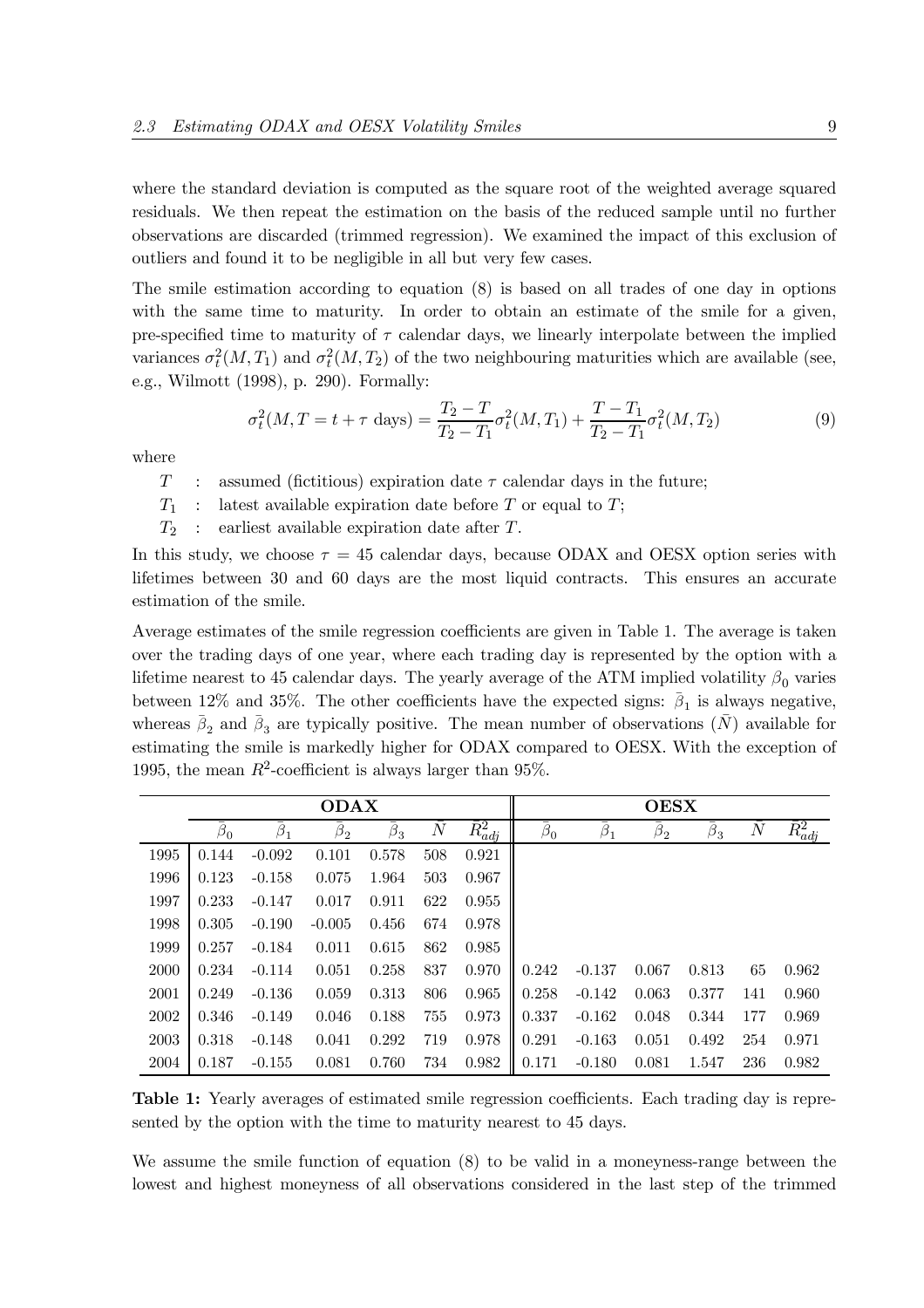regression, i.e. excluding outliers according to the 4-sigma rule. Outside this range, we assume implied volatilities to be constant on the volatility level of the relevant moneyness boundary (see Figure 1). This corresponds to a conservative estimate of the fair values of options far in or out-of-the-money. Other extrapolation techniques would provide higher variance swap rates and (even) lower variance returns.

Since we are interested in statements about the real world, the "quality" of the synthetically derived prices is crucial for the further analysis. Actual variance swap prices may deviate from the synthetic prices for a number of plausible reasons such as liquidity premia and transaction costs.<sup>18</sup> We had access to OTC quotes from two large investment banks for the last two months in 2004 to partially validate our model prices. With the exception of two trading days for one bank, our estimates are always inside the bid-ask-spread (typically 1 volatility point). This supports the premise that synthetic prices are "close enough" to actual prices for our conclusions to be reliable.

### 2.4 Variance Swap Rates

## DESCRIPTIVE ANALYSIS

Figure 2 displays daily swap rates for variance swaps on the DAX index (black line) and ESX index (gray line) with a time to maturity of 45 calendar days over the sample period January 1995 to November 2004 (DAX) and January 2000 to November 2004 (ESX). Table 2 presents some additional information on the distribution of these series.

Both series exhibit a strong mean-reverting behaviour with relatively well-defined lower and upper bounds. As can be seen from the graph, variance swap rates are exceptionally high in situations of crisis. For example, the swap rate of a 45 calendar days variance swap on the DAX initiated during the Russian crisis in 1998 amounted to 0.4232 (or 65.06% in volatility space) compared with a mean swap rate of 0.0770 (or 27.75%). Although the maximum DAX variance swap rate drops in the period from 1995 to 1999, swap rates were generally higher in the period from 2000 to 2004. Actually, the mean swap rate in the second period is roughly 55% higher than the mean swap rate in the first period. The high standard deviations of both series indicate substantial fluctuations over time. The estimated skewness and kurtosis suggest a highly nonnormal distribution of DAX and ESX variance swap rates. Since the distributions are skewed to the right, we observe volatility shocks more often to the upside than to the downside.

Comparing DAX and ESX swap rates, the DAX swap rate generally exceeds the ESX swap rate. On average, the difference amounts to roughly 1 volatility point. The lower ESX swap rates may be explained by better diversification of the ESX index.

 $\frac{18}{18}$  See Branger/Schlag (2004), who analyze hedging of variance contracts under model risk, parameter uncertainty and trading frictions.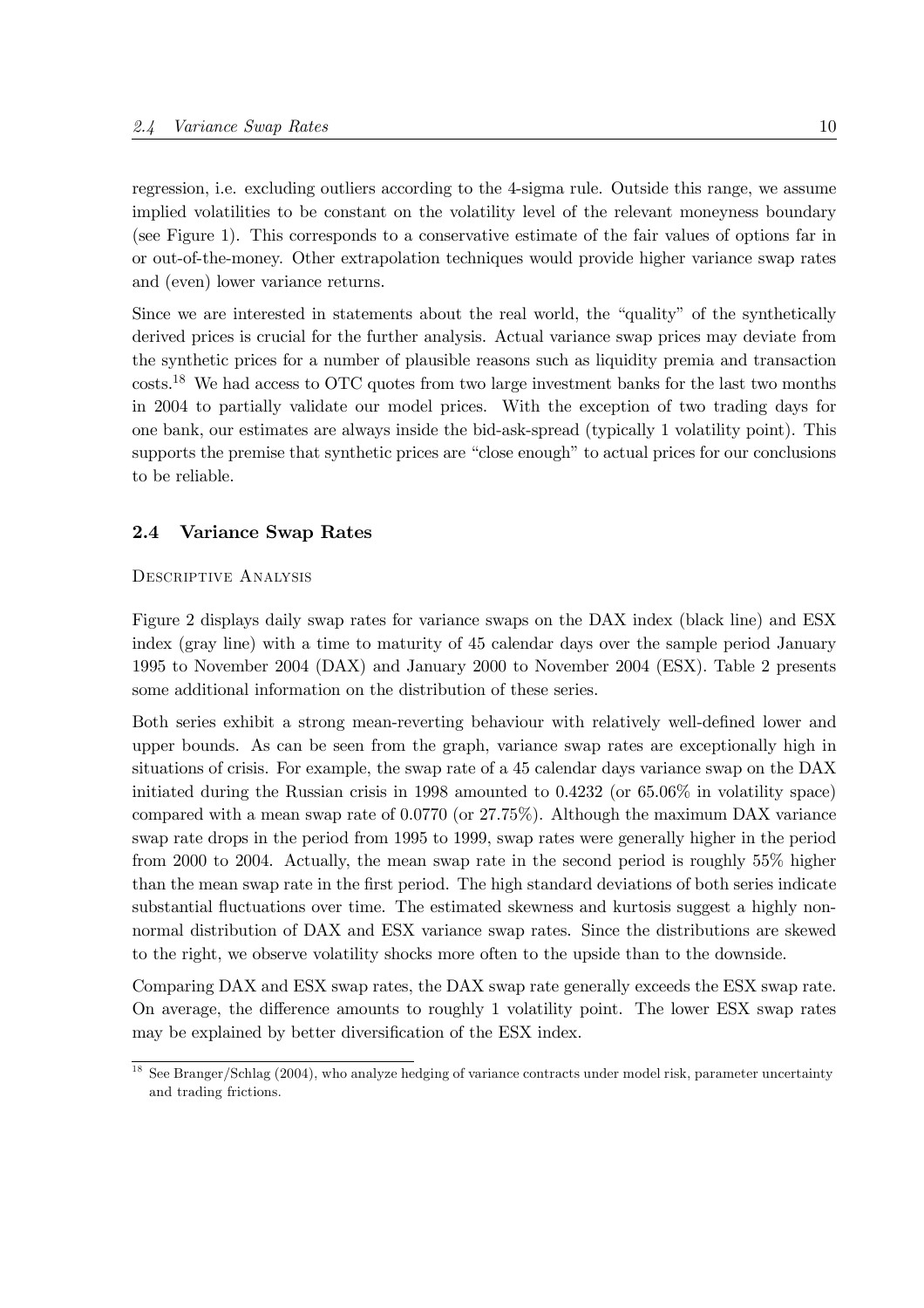

Figure 2: DAX and ESX variance swap rates over the time period January 1995 through November 2004.

INFLUENCE OF SMILE CHARACTERISTICS ON VARIANCE SWAP PRICES

Figure 3 shows the *spread* of the swap rate  $K_{VARS}$  over the forward ATM implied variance  $\sigma_t^2(K = F_t(T), T)$  for DAX and ESX variance swaps. To control for level effects, we normalize the spread by dividing through the ATM implied variance.<sup>19</sup> As theory suggests, this *relative* spread is always positive. It ranges from about zero to roughly 100%. As is apparent from the figure, the relative spread fluctuates substantially. This results from a changing smile pattern over time. When the smile becomes more pronounced, the spread increases, and vice versa. Spread variations appear to have increased over time. When comparing the evolution of the variance swap rates in Figure 2 to the evolution of the spreads in Figure 3, we find little or no relationship. In fact, the correlation is 0.069 in the case of the DAX and -0.085 in the case of the ESX.

In a further analysis, we decompose the difference between the variance swap rate and the ATM implied variance (called *absolute spread*), into three components: a slope, a curvature, and an asymmetry component. The slope component is defined as the difference between the variance swap rate computed on the basis of the linear smile function  $\sigma_t(M, \tau) = \beta_0 + \beta_1 M$ and the variance swap rate computed on the basis of the flat smile function  $\sigma_t(M, \tau) = \beta_0$  (i.e. the forward ATM implied volatility). The difference between the two swap rates can hence be attributed to the linear smile term  $\beta_1 M$ . The curvature component  $\beta_2 M^2$  and the asymmetry component  $\beta_3 DM^3$  are defined analogously. Figure 4 shows the *average values* of the three

 $19$  Note that the forward ATM implied variance equals the fair price of a variance swap for a flat smile.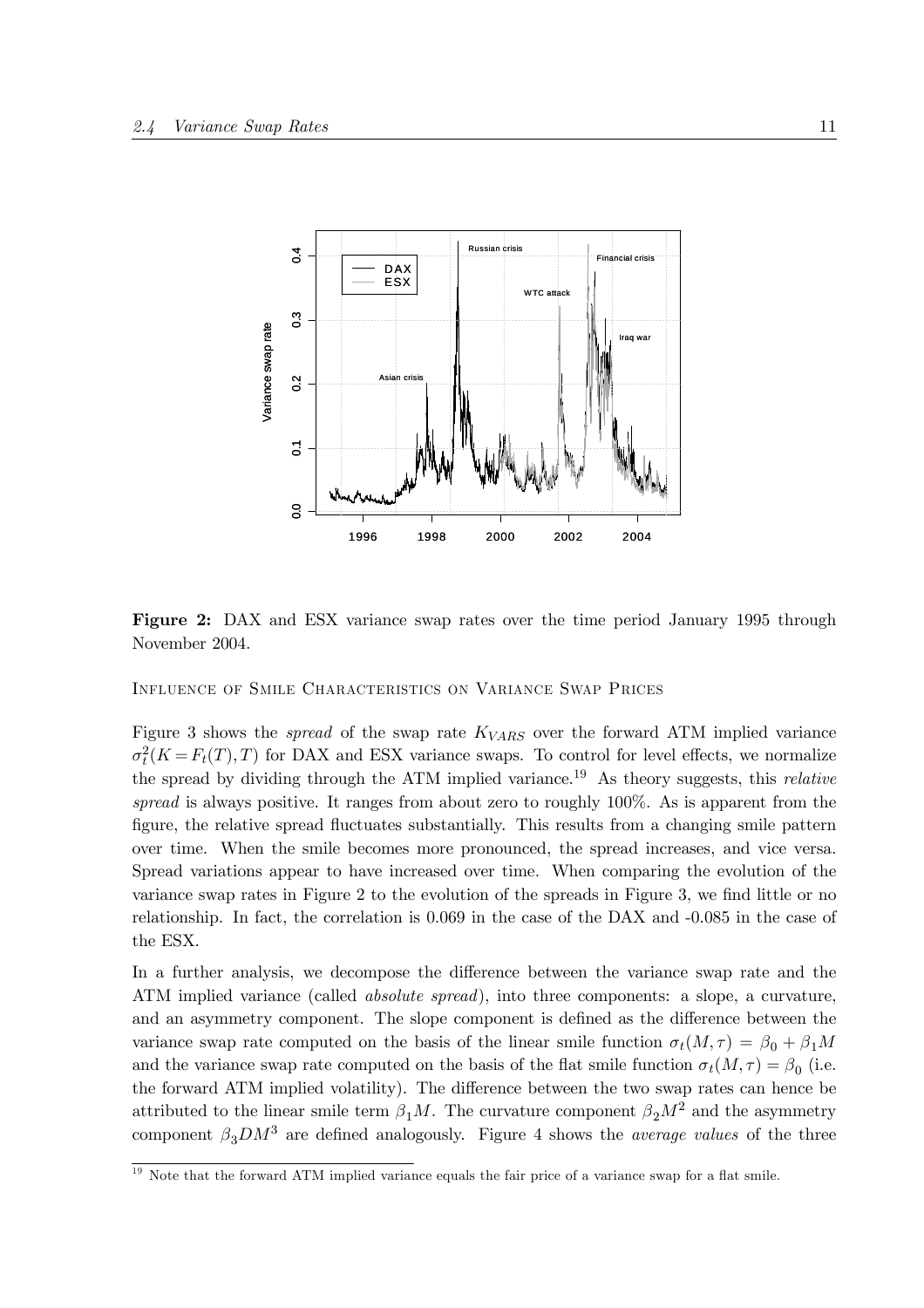|            | Period    | Mean     | Minimum  | Maximum  | Std.dev. | <b>Skewness</b> | Kurtosis |
|------------|-----------|----------|----------|----------|----------|-----------------|----------|
|            | 95-04     | 0.0770   | 0.0115   | 0.4232   | 0.0643   | 1.84            | 6.34     |
|            |           | (0.2775) | (0.1076) | (0.6506) |          |                 |          |
| <b>DAX</b> | 95-99     | 0.0605   | 0.0115   | 0.4232   | 0.0535   | 2.18            | 9.37     |
|            |           | (0.2450) | (0.1076) | (0.6506) |          |                 |          |
|            | $00-04$   | 0.0941   | 0.0241   | 0.3746   | 0.0696   | 1.61            | 4.80     |
|            |           | (0.3067) | (0.1553) | (0.6121) |          |                 |          |
| <b>ESX</b> | $00 - 04$ | 0.0887   | 0.0205   | 0.4187   | 0.0658   | 1.78            | 5.81     |
|            |           | (0.2978) | (0.1435) | (0.6471) |          |                 |          |

Table 2: Summary statistics for daily swap rates of DAX and ESX variance swaps with a time to maturity of 45 calendar days. Summary statistics in volatility space are given in parentheses.



Figure 3: Spread of the variance swap rate over the ATM implied variance in  $\%$  of the ATM implied variance. Sample period: 1995-2004 (DAX) and 2000-2004 (ESX).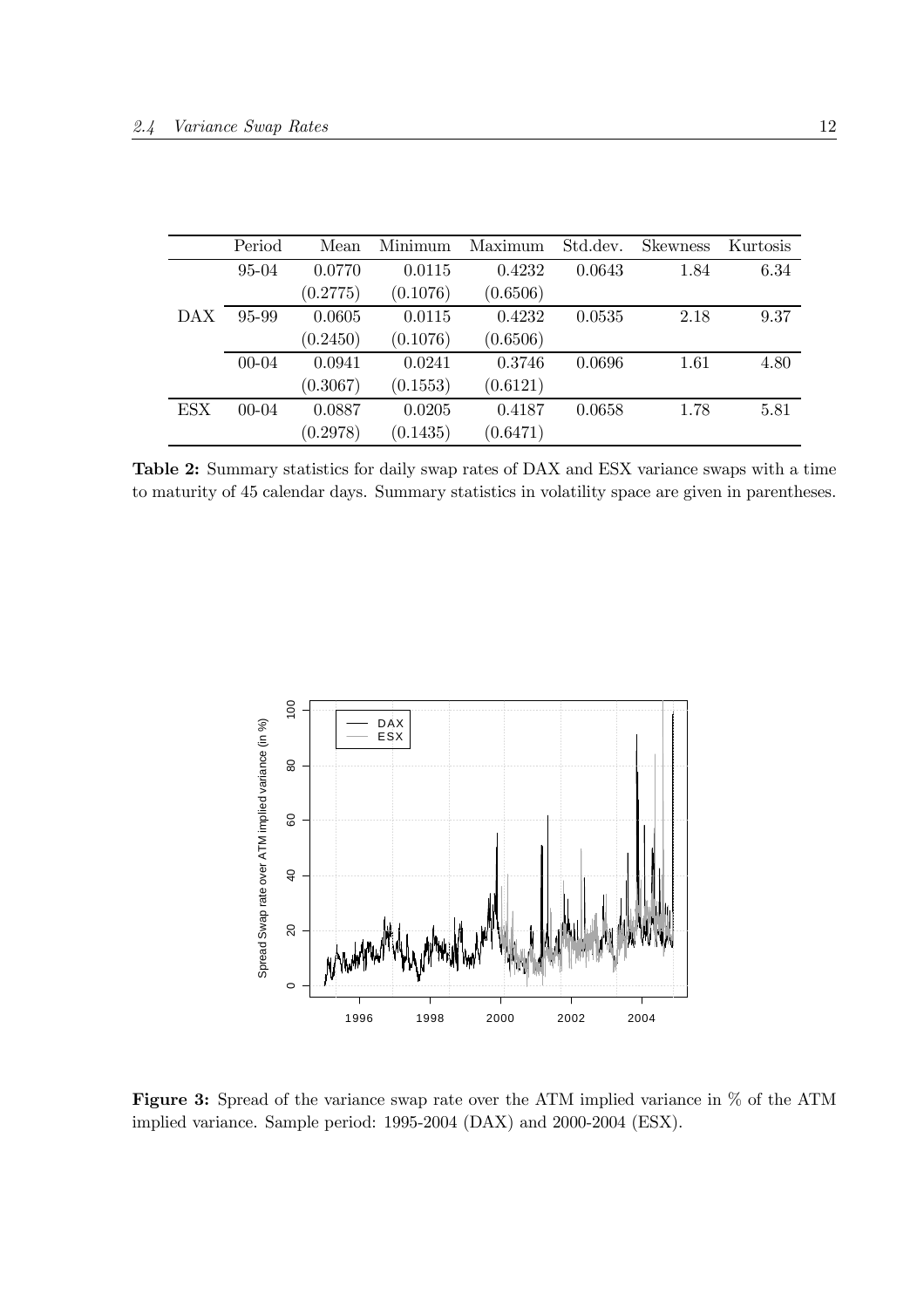components. Clearly, the slope component dominates. Almost 60% to 70% of the average absolute spread can be traced back to this component. An additional 20 to 30% of the average spread may be attributed to the curvature component. The remainder of roughly 10% of the average spread goes back to the asymmetry component.



Figure 4: Decomposition of the *average absolute spread* of the variance swap rate over the ATM implied variance in a slope, a curvature, and an asymmetry component.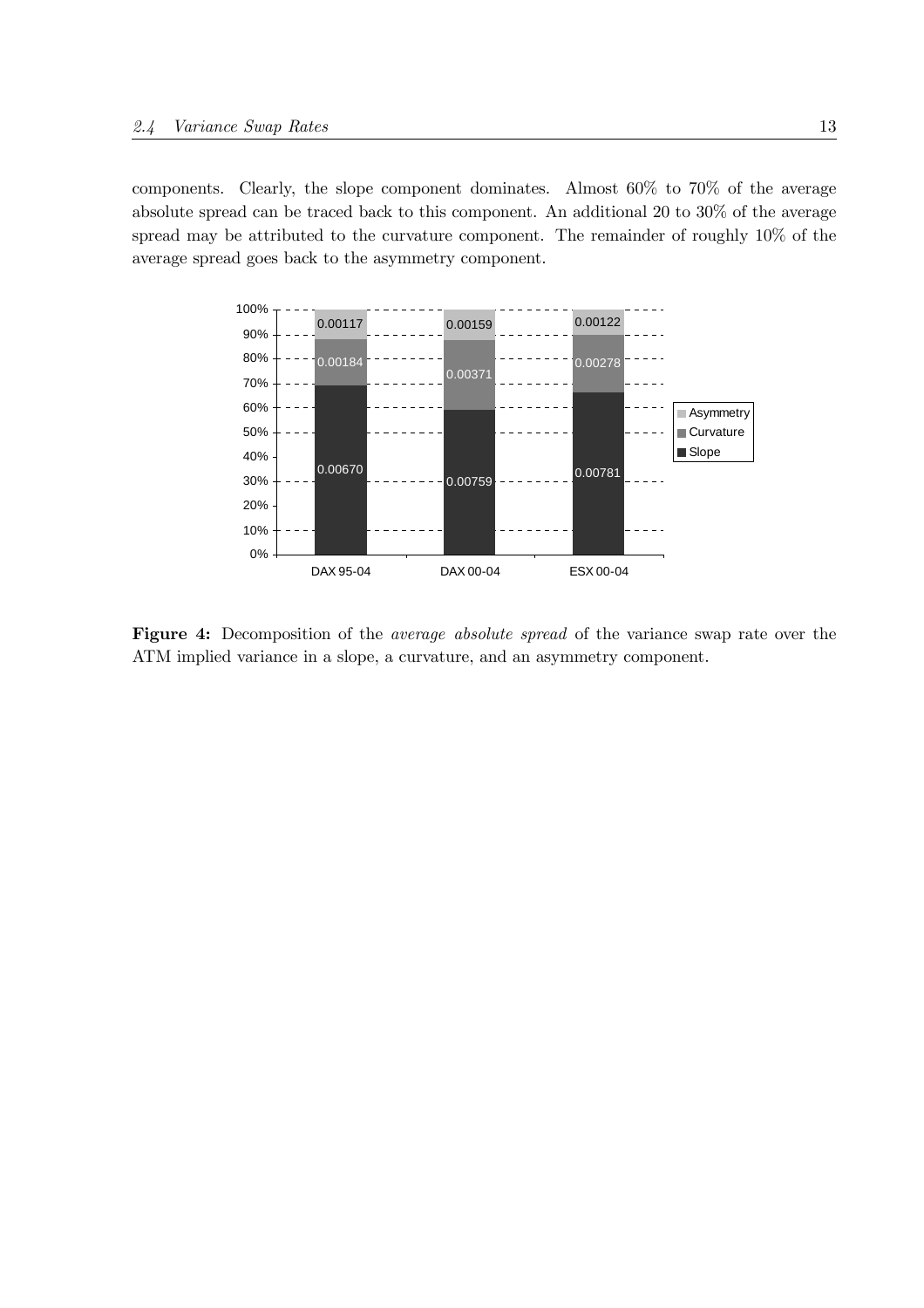# 3 Empirical Evidence on Variance Swap Returns

## 3.1 Distribution of Variance Swap Returns

In this section, we investigate the distributional properties of variance swap returns. Using daily data over the period 1995-2004 (DAX) and 2000-2004 (ESX), respectively, we compute on each trading day  $t \in \{1, ..., N_i\}$ ,  $i \in \{DAX, ESX\}$ ,  $N_{DAX} = 2472$ ,  $N_{ESX} = 1209$ , the following return measures for DAX and ESX variance swaps with a fixed time to maturity of 45 calendar days (i.e.  $T = t + 45$  calendar days):

• Payoff VARS<sub>T</sub>: the euro amount of money the holder of a long position in a variance swap with notional amount  $\mathcal{N} = 100$  EUR receives at expiry T:

$$
VARS_T = (\hat{v}_T^2(N) - K_{VARS}) \cdot 100 \text{ EUR.} \tag{10}
$$

• Discrete return  $R_{VARS}$ : the simple net return of a long position in a variance swap contract:

$$
R_{VARS} = \frac{\hat{v}_T^2(N)}{e^{-rT}K_{VARS}} - 1.
$$
\n(11)

This definition is motivated by the fact that if an investor creates the fixed part of the variance swap payoff by purchasing at the contract's outset  $t = 0$  the proper replicating portfolio, the initial cost is  $e^{-rT}K_{VARS}$ , and the terminal payoff at expiry T is the realized variance over the contract's lifetime  $\hat{v}_T^2(N)$ .<sup>20</sup>

• Log return  $r_{VARS}$ : the continuously compounded return of a long position in a variance swap contract:

$$
r_{VARS} = \ln\left(1 + R_{VARS}\right) = \ln\left(\frac{\hat{v}_T^2(N)}{e^{-rT}K_{VARS}}\right) = \ln\left(\hat{v}_T^2(N)\right) - \ln\left(e^{-rT}K_{VARS}\right) \tag{12}
$$

By subtracting the (continuously compounded) risk-free rate from the discrete or log variance swap return, we obtain the variance or log variance risk premium.<sup>21</sup>

Table 3 presents summary statistics on the distribution of DAX and ESX variance swap returns. The mean returns are negative in all time periods. This holds for payoffs, discrete returns as well as for log returns. To test their statistical significance, we construct robust t-statistics, using the serial-dependence adjusted Newey/West (1987) estimator for the standard deviation with a lag of 33.<sup>22</sup> The large t-statistics suggest that the mean returns are significantly different from zero.<sup>23</sup> The implication of this is that variance swap levels over-estimate subsequently realized

 $\frac{20}{20}$  Such a return is sometimes called "unleveraged", because the economic exposure underlying the swap contract is fully collateralized by the purchase of risk-free money market instruments. This terminology is, e.g., standard in the field of commodity futures indices.

<sup>&</sup>lt;sup>21</sup> See, e.g., Carr/Wu (2004) and Bondarenko (2004). Note that Carr/Wu (2004), p. 28 label the variance swap payoff  $VARS_T$  as the variance risk premia.

<sup>&</sup>lt;sup>22</sup> Our choice of a fixed time to maturity of 45 calendar days corresponds to approximately 33 trading days.

<sup>&</sup>lt;sup>23</sup> There is only one mean return (DAX, period 2000-2004) that is not statistically significant at the 5% level.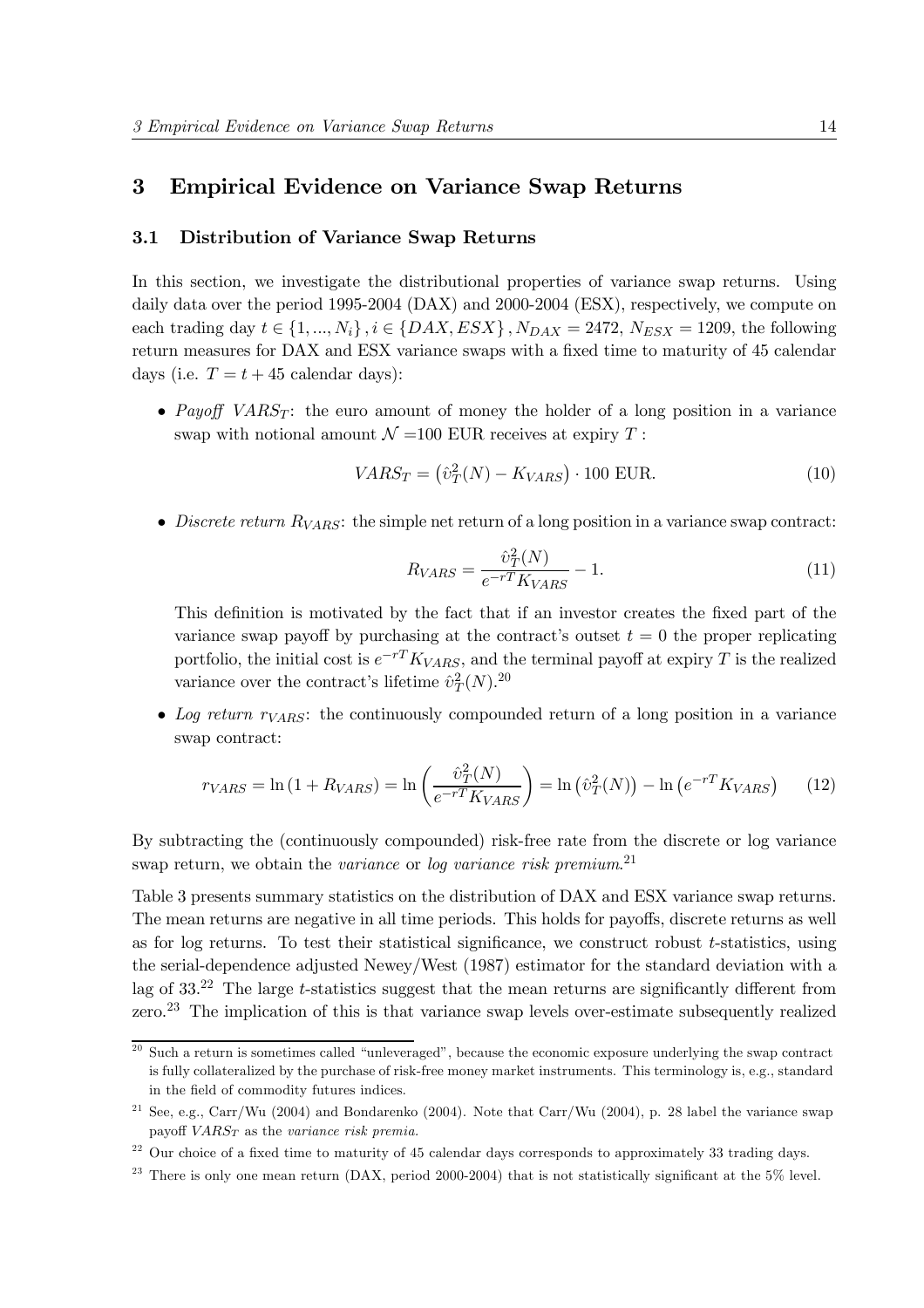|            |                     |           | <b>DAX</b> |           | <b>ESX</b> |
|------------|---------------------|-----------|------------|-----------|------------|
|            |                     | 95-04     | 95-99      | $00 - 04$ | $00 - 04$  |
|            | Mean                | $-1.291$  | $-0.988$   | $-1.597$  | $-1.894$   |
|            | t-statistic Mean    | $-3.348$  | $-2.220$   | $-2.547$  | $-3.210$   |
|            | Median              | $-1.324$  | $-0.691$   | $-2.053$  | $-2.133$   |
|            | Minimum             | $-27.716$ | $-27.716$  | $-17.576$ | $-23.899$  |
| $VARS_T$   | Maximum             | 20.016    | 15.246     | 20.016    | 18.266     |
|            | Std. dev.           | 4.342     | 3.521      | 5.019     | 4.771      |
|            | <b>Skewness</b>     | 0.979     | $-0.392$   | 1.503     | 0.788      |
|            | Kurtosis            | 8.502     | 10.022     | 7.048     | 6.662      |
|            | Mean                | $-0.125$  | $-0.114$   | $-0.136$  | $-0.193$   |
|            | $t$ -statistic Mean | $-2.468$  | $-1.988$   | $-1.626$  | $-2.754$   |
|            | Median              | $-0.277$  | $-0.228$   | $-0.321$  | $-0.342$   |
|            | Minimum             | $-0.792$  | $-0.792$   | $-0.787$  | $-0.809$   |
| $R_{VARS}$ | Maximum             | 3.886     | 1.966      | 3.886     | 2.653      |
|            | Std. dev.           | 0.548     | 0.451      | 0.632     | 0.520      |
|            | <b>Skewness</b>     | 2.689     | 1.435      | 3.037     | 2.282      |
|            | Kurtosis            | 13.246    | 5.308      | 13.921    | 8.793      |
|            | Mean                | $-0.271$  | $-0.235$   | $-0.307$  | $-0.360$   |
|            | $t$ -statistic Mean | $-5.877$  | $-3.927$   | $-4.412$  | $-5.270$   |
|            | Median              | $-0.324$  | $-0.259$   | $-0.387$  | $-0.419$   |
| $r_{VARS}$ | Minimum             | $-1.569$  | $-1.569$   | $-1.547$  | $-1.658$   |
|            | Maximum             | 1.586     | 1.087      | 1.586     | 1.295      |
|            | Std. dev.           | 0.498     | 0.472      | 0.521     | 0.510      |
|            | <b>Skewness</b>     | 0.560     | 0.176      | 0.890     | 0.676      |
|            | Kurtosis            | 3.690     | 2.781      | 1.475     | 3.545      |

Table 3: Summary Statistics for payoffs, discrete returns and log returns of variance swaps on the DAX and ESX index with a time to maturity  $45$  calendar days. Robust t-statistics are calculated using the Newey-West estimator for the standard deviation with a lag of 33.

variance. It is well-known that ATM implied volatility tends to be higher than subsequent realized volatility.<sup>24</sup> Due to the option's smile, variance swap levels are even higher than the ATM variance (see Figure 3), and so this increases the spread further. As the table shows, it has been more profitable to initiate a short position in DAX variance swaps in the second period from 2000 to 2004 than in the first period from 1995 to 1999. In the second period, however, it would have been even more advantageous to shorten ESX variance swaps. The mean discrete return for 45-days ESX variance swaps in the period from 2000 to 2004 is minus 19.3%, while it is only minus 13.6% for DAX variance swaps. The above results show that on average, investors are willing to accept a heavily negative risk premium for being long in realized variance. Equivalently, investors who are sellers of variance and are providing insurance to the market, require a significantly positive risk premium.

 $24$  See, e.g., Jackwerth/Rubinstein (1996).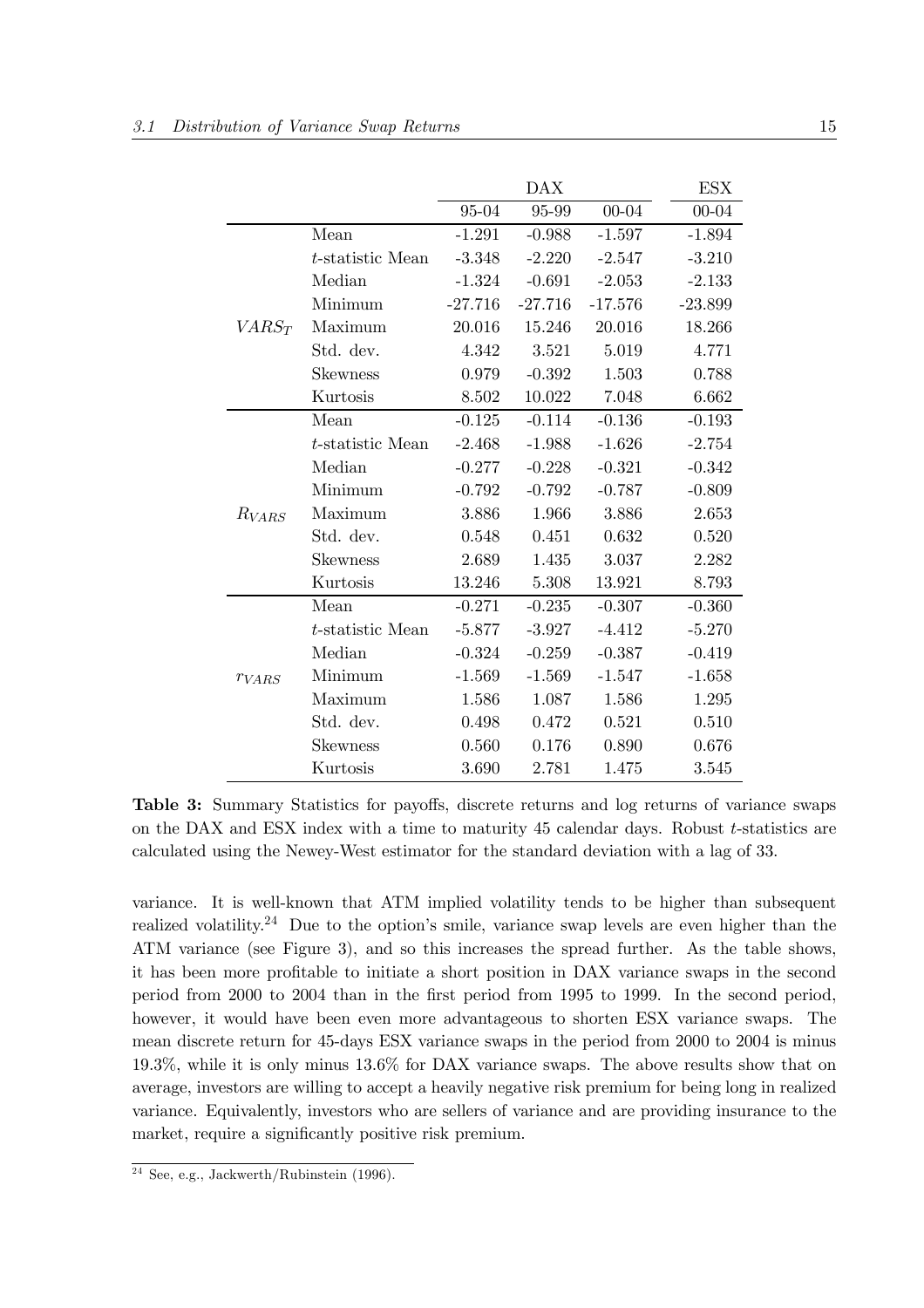

Figure 5: Discrete variance swap returns over over time.

The fact that selling variance swaps is profitable on average, does not mean that all sales of DAX or ESX variance have been profitable. In fact, the high standard deviations indicate considerable variation in the variance swap returns over time. As Figure 5 illustrates, there have been a number of high realized variance periods that were not anticipated in variance swap levels (most obviously the months in the forefront of major crises: July/August 1998, February 2001, August/September 2001, and June 2002). Selling variance swaps during these periods caused substantial losses. Comparing Figure 5 with Figure 2 and Figure 3, it appears that selling variance swaps has been more profitable in higher variance environments and periods with steeper smiles.

The payoff and discrete return distributions of DAX and ESX variance swaps are clearly nonnormal - they show positive skewness and excess kurtosis. The log transformation of discrete returns to continuously compounded returns, however, reduces the skewness estimate for DAX (ESX) variance swap returns in the period from 1995-2004 (2000-2004) from 2.689 (2.282) to 0.560 (0.676) and the kurtosis estimate from 13.246 (8.793) to 3.690 (3.545). The log return distributions appear to be close to normal distributions, though standard tests (Jarque-Bera test, Kolmogorov-Smirnov goodness-of-fit test, etc.) reject normality. Figure 6 illustrates these results. It shows the empirical density functions for the log returns of DAX and ESX variance swaps along with normal distributions having the same means and the same variances as those estimated from the samples. Comparing the distributions of DAX and ESX log variance swap returns, they are in most cases close to each other (see Figure 7). In some cases, however, they strongly deviate. For example, during the period July 30th to September 10th 2001 the log return of DAX variance swaps is significantly higher than the log return of ESX variance swaps (points marked as crosses in the graph).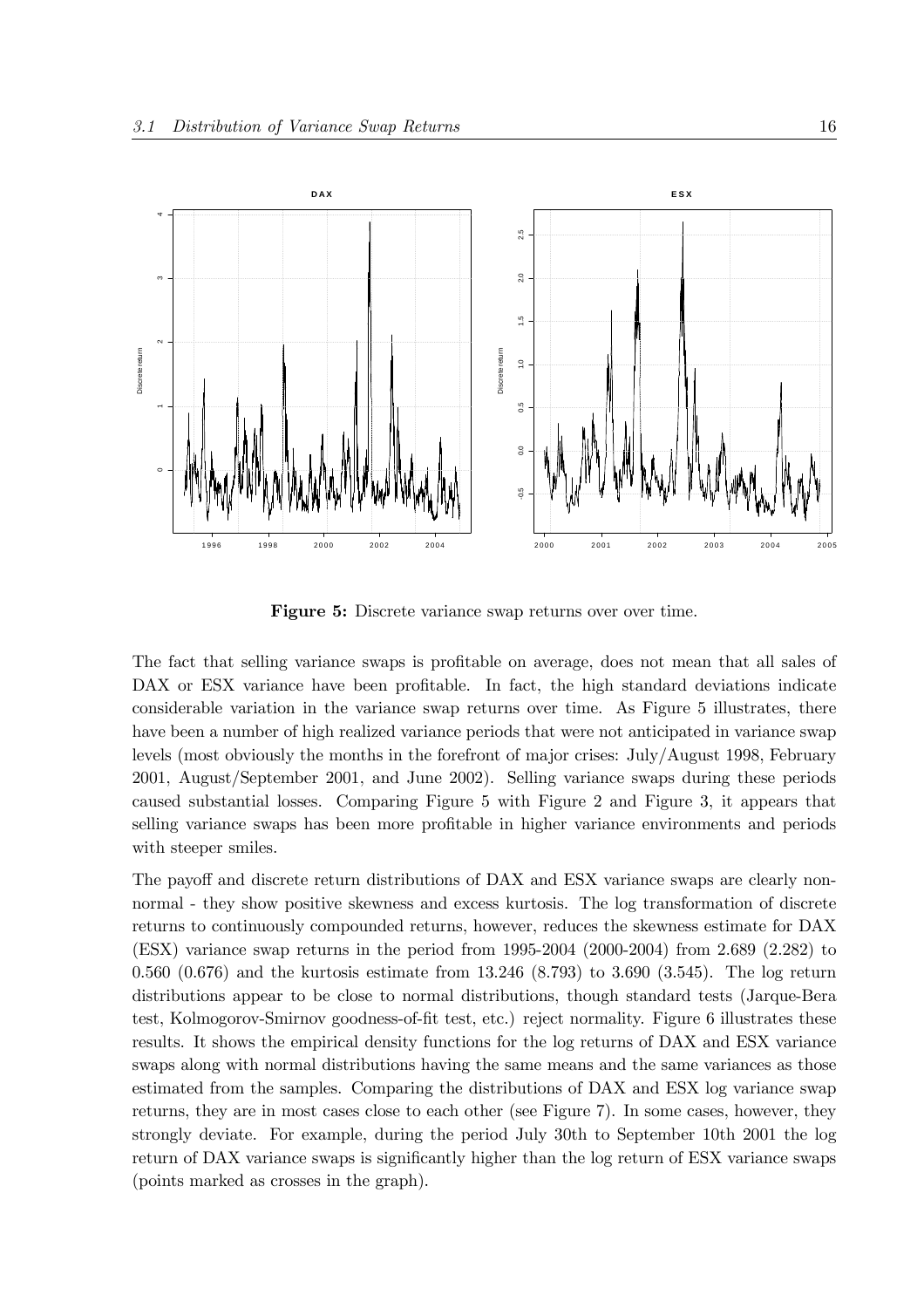

Figure 6: Histogram of 45 calendar day log returns of DAX variance swaps (left graph) and ESX variance swaps (right graph) over the sample periods 1995-2004 (DAX) and 2000-2004 (ESX).



Figure 7: Log return variance swap DAX versus log return variance swap ESX within the period 2000-2004. Blue crosses mark all dates where September 11 is within the swap's time to maturity.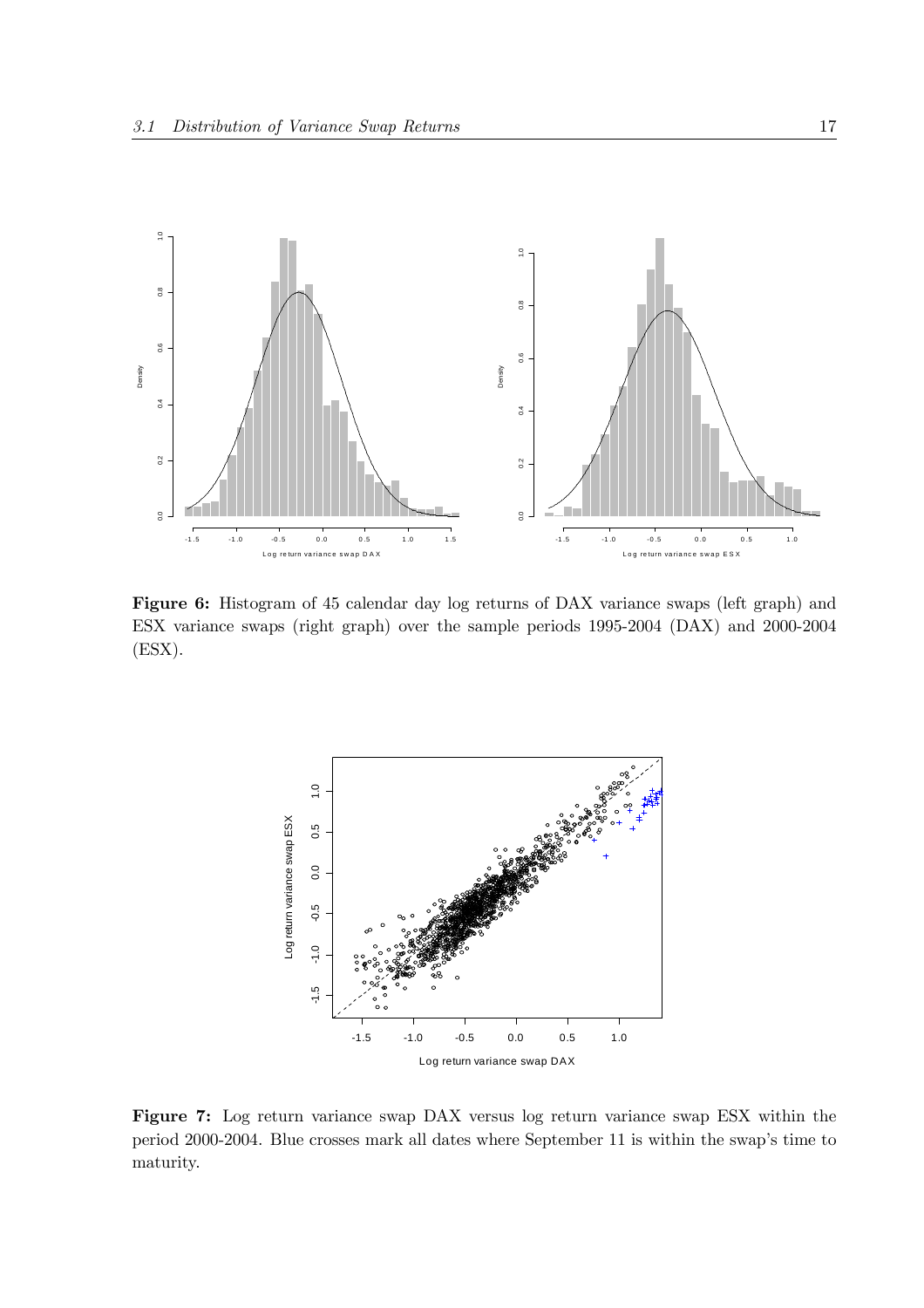#### 3.2 Relationship with Index Returns

As first discussed by Black (1976), the volatility of stock index returns tends to increase when stock prices drop. This negative correlation between past stock returns and future volatility is often referred to as "asymmetric volatility".<sup>25</sup> Early studies hypothesized that the higher volatility might be explained by the increase in debt-to-equity ratios induced by a stock market downturn.<sup>26</sup> However, this "leverage effect" explanation turned out to be incompatible with empirical observations. Analyzing the individual stocks in the S&P100 index and the index itself, Figlewski/Wang (2000) conclude that changes in leverage cannot account for the observed magnitude of the volatility-return correlation. There is considerable evidence that the impact of negative stock returns on volatility is much stronger than the response of volatility to positive returns.<sup>27</sup> Thus, the observed relationship might be better characterized as a "down market effect".<sup>28</sup>

The stylized fact that negative returns tend to be followed by high return fluctuations does not necessarily mean that the effect is return-driven. The causality could also run in the opposite direction from volatility to returns. If volatility is associated with systematic risk, an anticipated increase in volatility will immediately lower the fundamental stock price. According to this "volatility feedback" hypothesis, the stock price decline is caused by a reassessment of future volatility.

Under both of these explanations, we expect to find a negative correlation between the relative profit or loss from a long position in a variance swap and the contemporaneous stock return. If, for example, a decline in stock prices shortly after initiation of the variance swap leads to a higher subsequent volatility, this *negative* stock return is good news for the variance swap holder. The magnitude of the negative correlation depends on the temporal structure of the volatility-return relationship.

Figures 8 and 9 are scatterplots of variance swap returns versus index returns, conditioned on falling or rising stock markets (left and right graphs, respectively). In each scatterplot, the solid straight line represents a linear OLS regression of the form

$$
r_{VARS,t} = a + br_{S,t} + \epsilon_t,
$$

where  $a, b$  are regression coefficients,  $r_{VARS,t}$  is the log-return of a long position in a variance swap starting at time t with a time to maturity of 45 calender days,  $r_{S,t}$  is the concurrent stock index return, and  $\epsilon_t$  is a random error with zero expected value. A new variance swap is bought each day, so that t corresponds to the trading days in the sample period.

The regression equation is separately estimated for all observations where  $t \in \{t \mid r_{S,t} < 0\}$ ("down markets") and for  $t \in \{t \mid r_{S,t} \geq 0\}$  ("up markets"). The estimated regression coefficients and t-statistics based on Newey/West (1987) adjusted standard errors are given in Table 4. In

 $25$  See, e.g., Wu (2001) with futher citations.

 $26$  See Black (1976) and Christie (1982).

<sup>&</sup>lt;sup>27</sup> See, e.g., Haugen et al. (1991) and Bekaert/Wu (2000).

 $28$  See Figlewski/Wang (2000).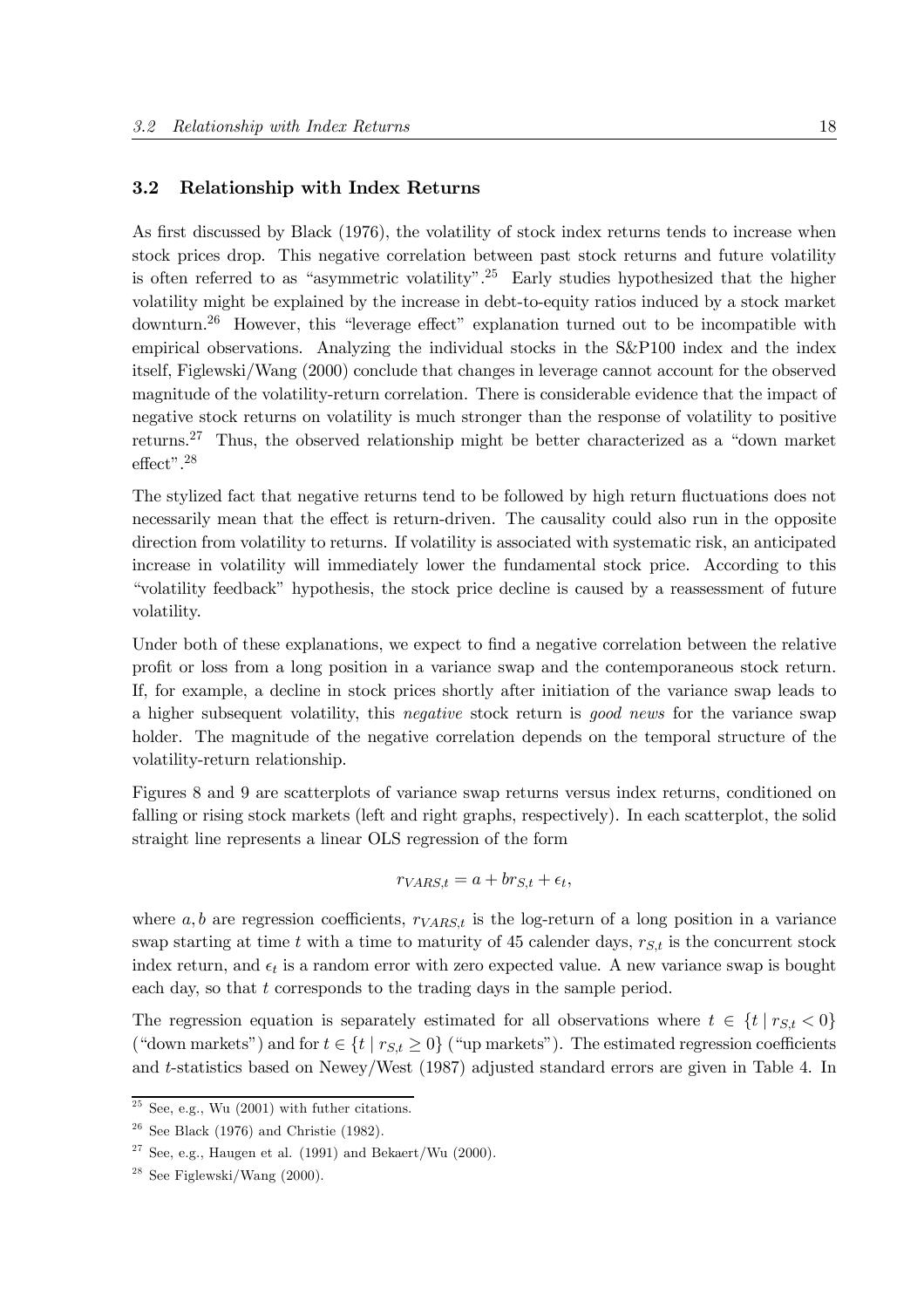

Figure 8: Scatterplot of log return variance swap versus log return DAX over all intervals of 45 days in the sample period from 1995 to 2004. Left (right): observations with negative (positive) DAX returns.

down markets, we find a significantly negative estimate of b for DAX as well as ESX variance swaps, ranging from  $-4.2$  to about  $-5.0$ . The index return explains 30 to 38% of the variation of swap returns. In up markets, the estimated regression line is almost flat. In agreement with the descriptive return statistics in Section 3, all estimates of a are significantly negative. Thus, the holder of a DAX or ESX variance swap on average incurred a constant relative loss when stock returns were zero or positive. This loss can be interpreted as a premium he has to pay in order to receive rising gains in case of a stock price decline, especially a crash. The crash-intervals provide the highest returns to the variance swap holder. Yet, these returns are well captured by the linear regression line. Adding a quadratic regression term yields insignificant estimates for the slope coefficient of the squared index return. In this sense, the crash returns do not appear extraordinary.

In all, as Figures 8 and 9 show, the return profile in the sample period resembles the payout structure of an ATM long put. In the next section, we will analyze whether the magnitude of the "option premium" is compatible with standard equilibrium pricing models.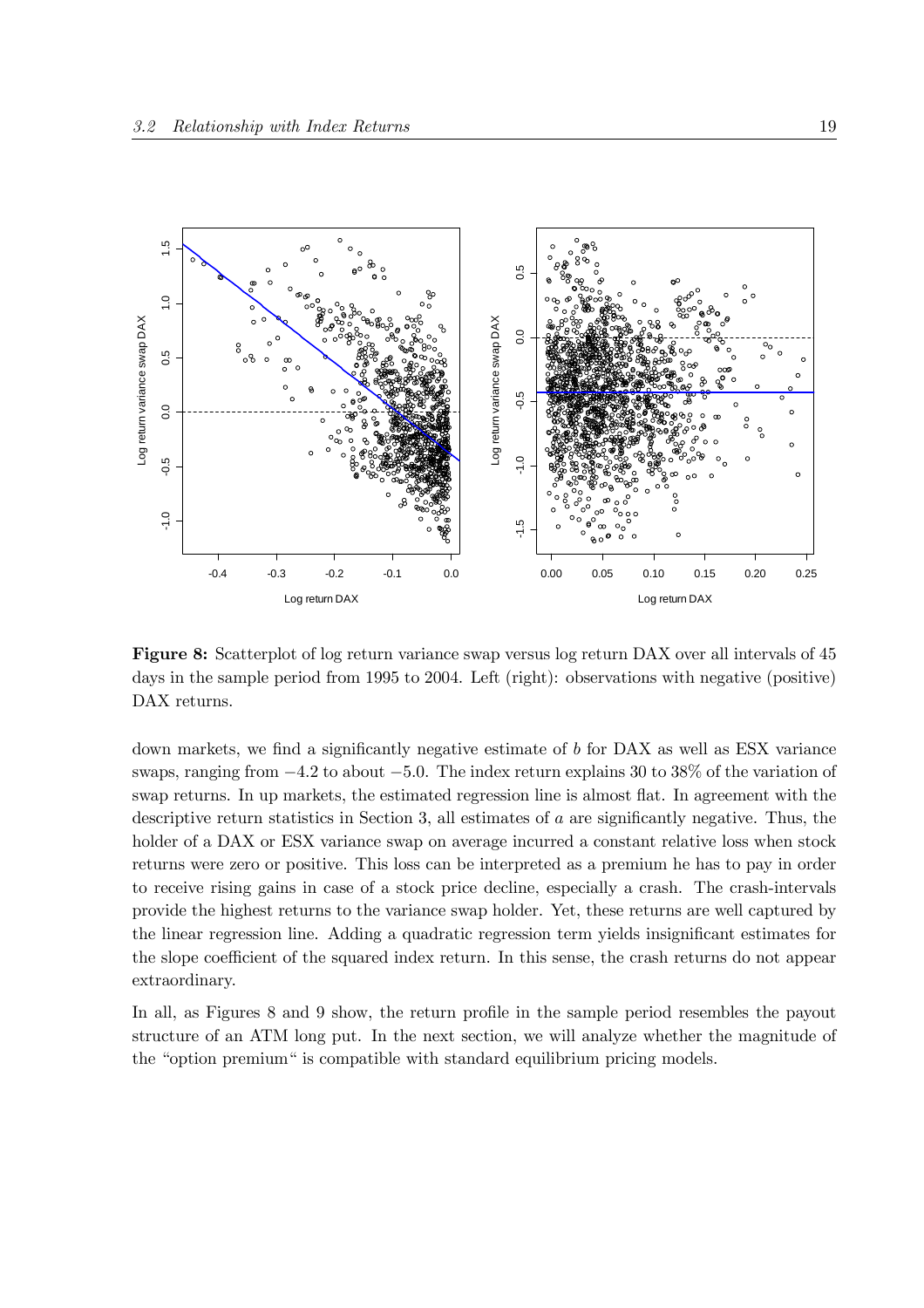

Figure 9: Scatterplot of log return variance swap versus log return ESX over all intervals of 45 days in the sample period from 2000 to 2004. Left (right): observations with negative (positive) ESX returns.

|                   |                | $r_S < 0$        |        |                | $r_S \geq 0$ |                |  |
|-------------------|----------------|------------------|--------|----------------|--------------|----------------|--|
|                   | $\mathfrak{a}$ | $\boldsymbol{b}$ | $R^2$  | $\overline{a}$ | b            | $\mathbb{R}^2$ |  |
|                   | $-0.3842$      | $-4.20$          | 0.3217 | $-0.4254$      | $-0.02$      | 0.0000         |  |
| <b>ODAX 95-04</b> | $(-6.13)$      | $(-6.60)$        |        | $(-6.77)$      | $(-0.02)$    |                |  |
| <b>ODAX 95-99</b> | $-0.2724$      | $-4.58$          | 0.3806 | $-0.3032$      | $-0.73$      | 0.0057         |  |
|                   | $(-2.38)$      | $(-6.31)$        |        | $(-3.34)$      | $-0.58)$     |                |  |
| <b>ODAX 00-04</b> | $-0.4659$      | $-4.29$          | 0.3361 | $-0.6084$      | 0.95         | 0.0140         |  |
|                   | $(-6.76)$      | $(-5.41)$        |        | $(-9.51)$      | (1.39)       |                |  |
| <b>OESX 00-04</b> | $-0.5250$      | $-4.98$          | 0.3027 | $-0.6325$      | 0.78         | 0.0066         |  |
|                   | $(-6.56)$      | $-5.25$          |        | $(-9.47)$      | (0.98)       |                |  |

Table 4: Regression of variance swap returns on index returns in up- and down-markets. The return interval is 45 days.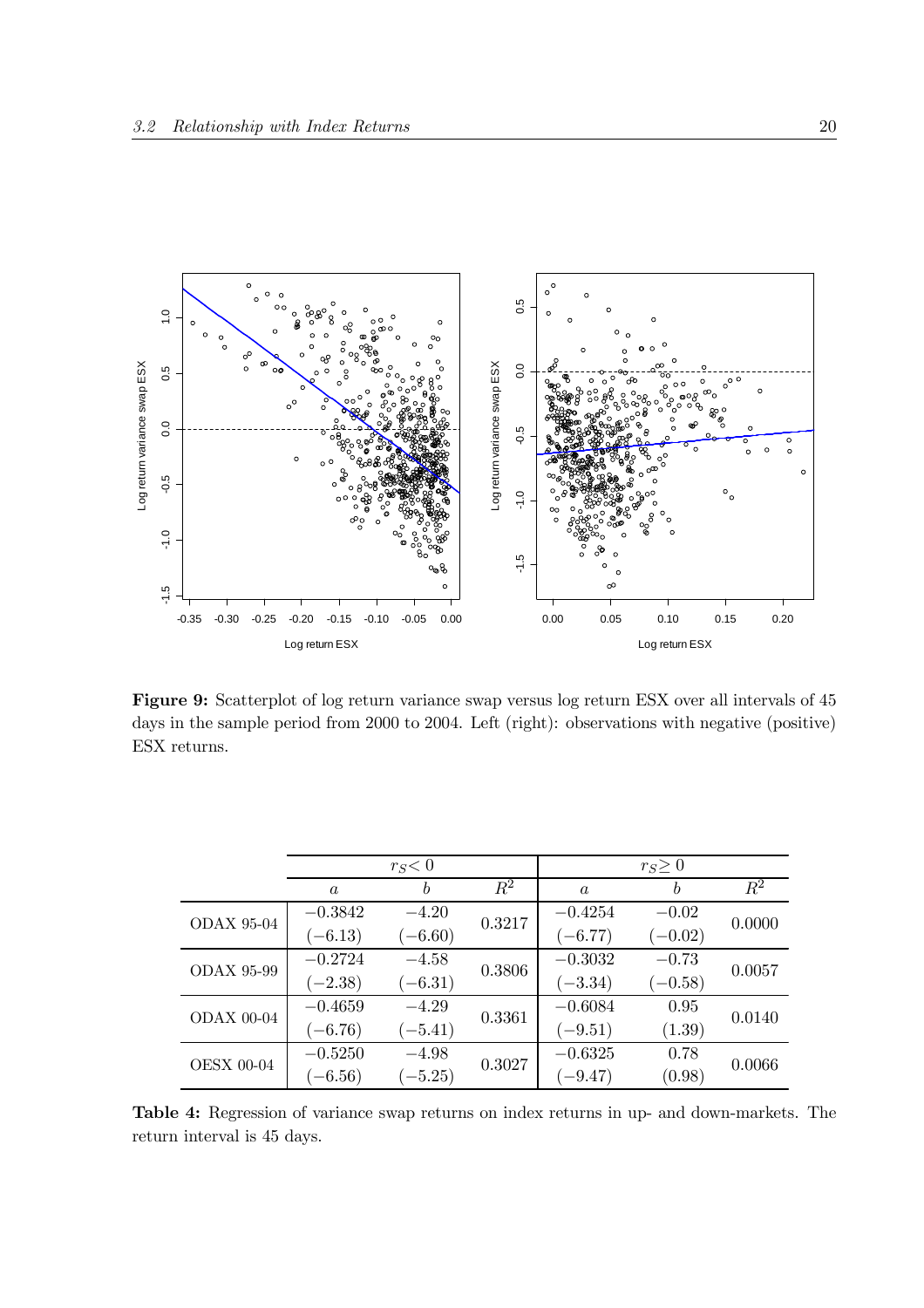### 3.3 Equilibrium Analysis

We apply three partial equilibrium models of expected asset returns in order to evaluate the appropriateness of the negative variance risk premia. The first model is the single period CAPM which concludes that the systematic risk of any asset should be equal to its marginal contribution to the overall portfolio risk.<sup>29</sup> Deviations from the security market line can be measured by Jensen's alpha

$$
\alpha_i = \mathbb{E}(R_i^e) - \mathbb{E}(R_M^e)\beta_i,
$$

where  $R_i^e$  denotes the excess return of asset *i*,  $R_M^e$  is the excess return of a market proxy, and  $\beta_i$ is the covariance between  $R_i$  and  $R_M$ , divided by the variance of  $R_M$ . We obtain an estimate  $\hat{\alpha}_i$  of the outperformance of asset i by running the regression:<sup>30</sup>

$$
R_{i,t}^e = \alpha_i + \beta_i R_{M,t}^e + \epsilon_{i,t}.
$$

The CAPM rests on the assumption that either asset returns follow a multivariate normal distribution or that investors have mean-variance preferences. It is common knowledge that none of these assumptions is satisfactory, since discrete stock returns are bounded at  $-100\%$ and the first two moments do not fully capture the relevant characteristics of return distributions. Since investors typically prefer positively skewed returns, CAPM-based performance measures are particularly suspect if a portfolio includes options or other assets with highly skewed return distributions.

Based on earlier research by Rubinstein (1976), Breeden/Litzenberger (1978), Brennan (1979) and He/Leland (1993), Leland (1999) presents a modification of the CAPM which does not require symmetrical distributions of asset returns. It is suitable for analyzing the performance of portfolios including options, which is important here due to the option-like return profile of variance swaps. The model assumes frictionless financial markets, continuous trading and iid returns of the market portfolio at each moment in time. These assumptions imply that market portfolio returns - but not asset returns - are log-normal, and the representative investor can be characterized by a power utility function. Equilibrium expected returns must then satisfy

$$
\mathbb{E}(R_i^e) = \mathbb{E}(R_M^e)\beta_{L,i},
$$

where

$$
\beta_{L,i} = \frac{\text{cov}\left[R_i, -(1 + R_M)^{-\theta}\right]}{\text{cov}\left[R_M, -(1 + R_M)^{-\theta}\right]}.
$$
\n(13)

The parameter  $\theta$  measures the risk aversion of the representative investor. It is equal to the market price of risk defined as

$$
\theta = \frac{\ln \left[\mathbb{E}(1 + R_M)\right] - \ln(1 + R_f)}{\text{var}\left[\ln(1 + R_M)\right]}.
$$

Analogous to Jensen's alpha, the modified performance measure is given by

$$
\alpha_{L,i} = \mathbb{E}(R_i^e) - \mathbb{E}(R_M^e)\beta_{L,i}.
$$

<sup>&</sup>lt;sup>29</sup> See Sharpe (1964), Lintner (1965), and Mossin (1966).

 $30$  See Jensen (1968).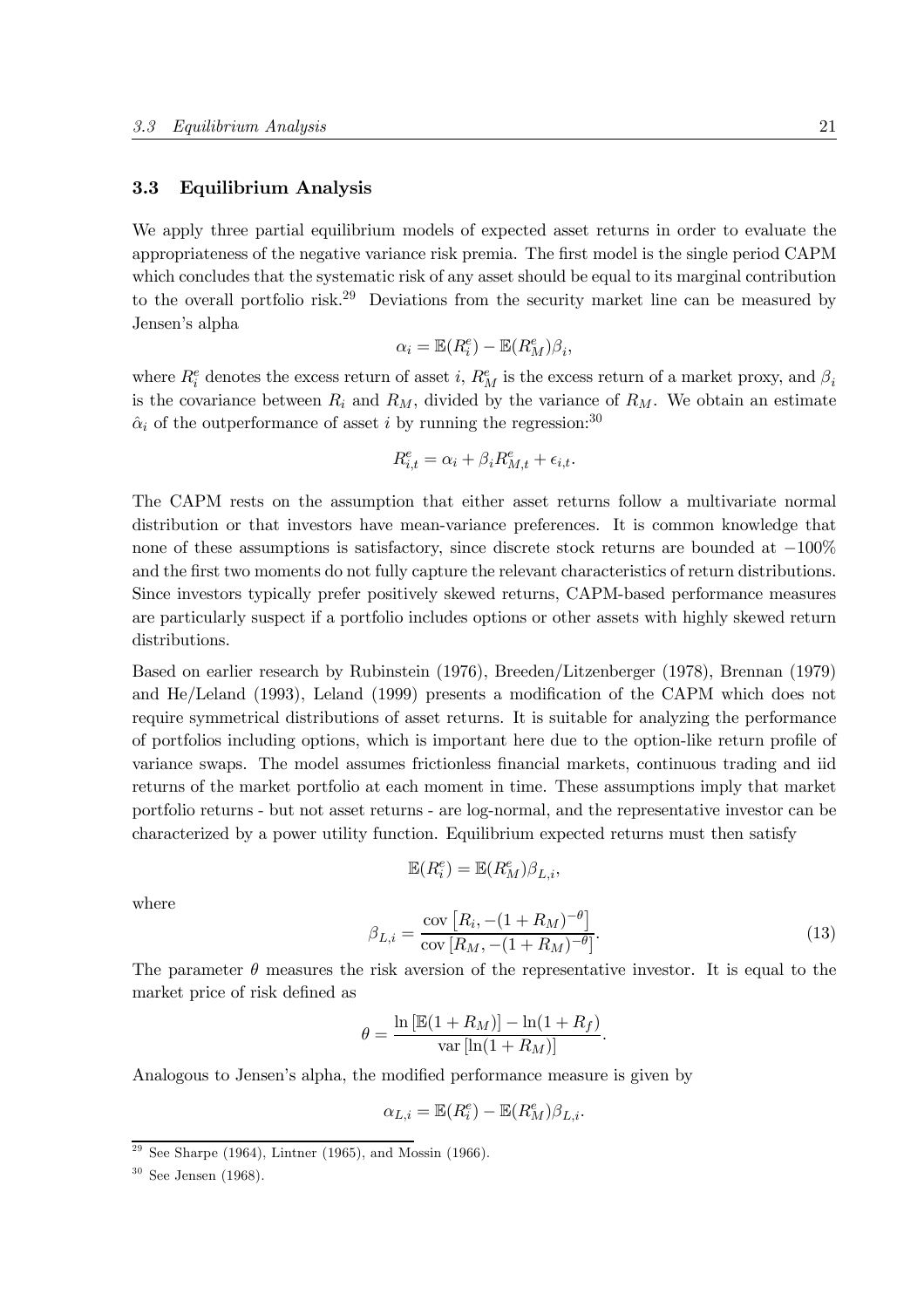We first obtain an estimate of  $\beta_{L,i}$  from the return observations in the sample period (see equation 13). In the second step, we run a regression of  $R_{i,t}^e - \hat{\beta}_{L,i} R_{M,t}^e$  on a vector of ones according to

$$
R_{i,t}^e - \widehat{\beta}_{L,i} R_{M,t}^e = \widehat{\alpha}_{L,i} + \epsilon_{i,t}.
$$

This yields an estimate of the modified alpha  $\hat{\alpha}_{L,i}$ .

Our third model is the continuous-time version of the CAPM developed by Merton (1973). It assumes that all asset returns are lognormally distributed.<sup>31</sup> In addition, either the investment opportunity set must be constant<sup>32</sup>, or preferences must be restricted such that the investors are not interested in hedging against changes in the opportunity set. The latter condition is fulfilled if all investors have logarithmic utility.<sup>33</sup> Under these and further technical assumptions<sup>34</sup>, the CAPM holds for continuously compounded rates of return:

$$
\mathbb{E}(r_i) = r_f + \left[\mathbb{E}(r_M) - r_f\right]\beta_{c,i},
$$

where beta is defined as

$$
\beta_{c,i} = \frac{\text{cov}\left[r_i, r_M\right]}{\text{var}\left[r_M\right]}.
$$

The risk-return tradeoff in this continuous-time version of the CAPM is the same as in the standard CAPM except that continuously compounded returns have replaced rates of return over discrete intervals of time. Thus, the estimation of the corresponding performance measure - the continuous-time equivalent of Jensen's alpha - is straightforward.

We apply the three models to measure the performance of the DAX variance swap and the variance swap on the European stock index ESX. As proxies for the market portfolio, we consider the index underlying the variance swap (Table 5) and the MSCI World Index (Table 6). The latter is a free float-adjusted market capitalization index that is designed to measure performance of global developed equity markets. It includes reinvested dividends.

The t-statistics given in parentheses in Tables 5 and 6 are based on robust standard errors according to Newey/West (1987) with a lag of 33. In the modified CAPM, the risk aversion coefficient  $\theta$  is rather arbitrarily set to 2, but the results are insensitive to this choice.<sup>35</sup> The results for the DAX variance swap are shown for the full period (DAX 95-04) as well as for two subperiods of equal length.

A comparison of Tables 5 and 6 shows almost identical results for the two market proxies. The only difference worth mentioning is that the  $R^2$ -coefficients are typically lower when using the MSCI World Index.

<sup>&</sup>lt;sup>31</sup> As a consequence, market returns are not lognormal. This is an important difference between the continuoustime CAPM by Merton (1973) and the modified CAPM proposed by Leland (1999).

<sup>&</sup>lt;sup>32</sup> This assumption is questionable since it produces internal inconsistencies in the continuous-time CAPM as put forward by Rosenberg/Ohlson (1976).

<sup>&</sup>lt;sup>33</sup> Logarithmic utility corresponds to a market price of risk  $\theta$  equal to one.

 $34$  See Ingersoll (1987), Chapter 13.

 $35$  We computed the results for values between 1 and 10 to check robustness.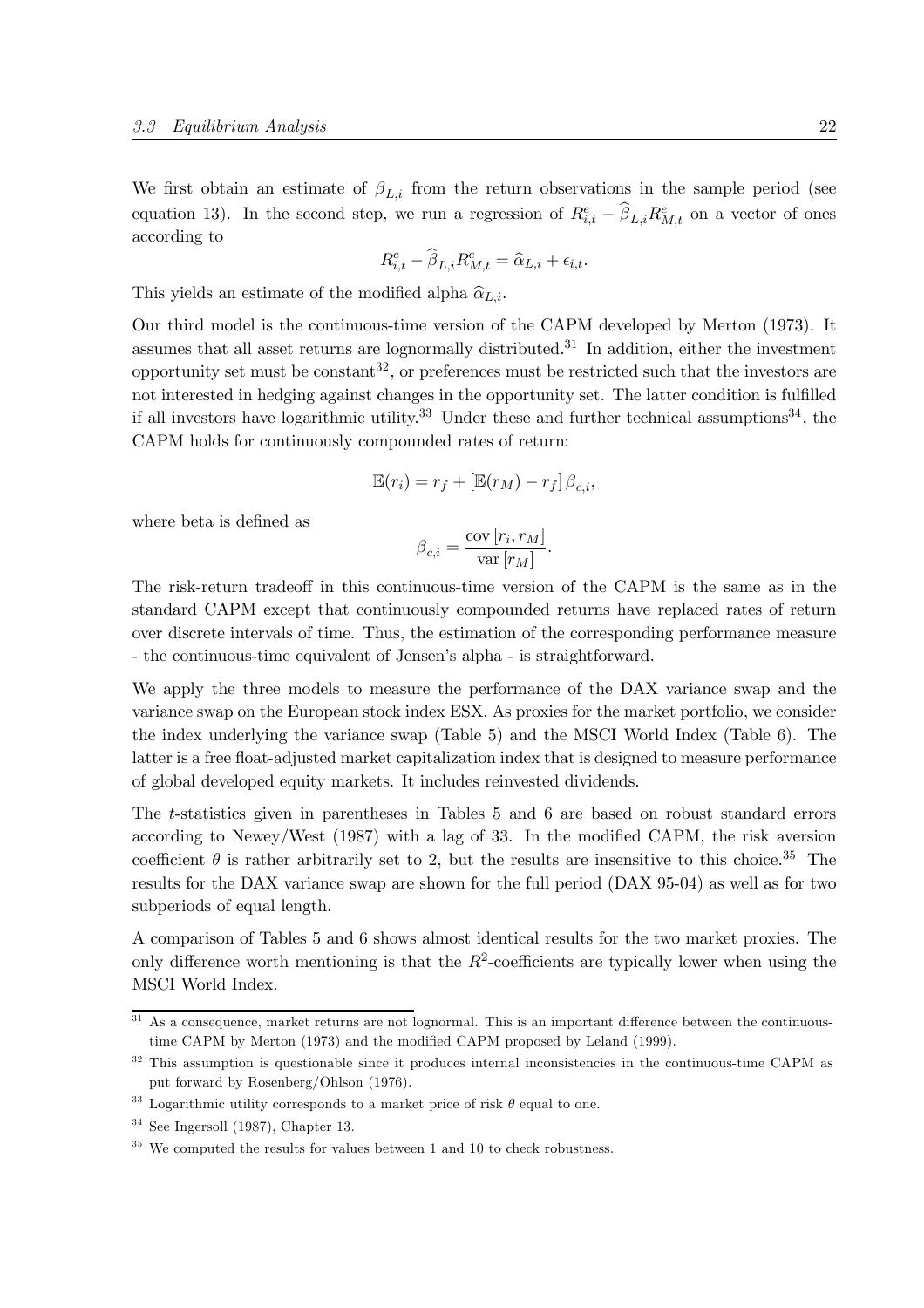In all cases, beta is significantly negative on the 1% level. Its absolute value is highest in the Leland model and lowest in the standard CAPM. However, the beta adjustment does not fully explain the on average negative variance swap returns, as is apparent from the uniformly negative alphas in all three models. All alphas are significantly different from zero with the exception of  $\hat{\alpha}$ and  $\hat{\alpha}_L$  in the first subperiod. Whereas the standard CAPM and the Leland-modification provide similar alpha estimates, the underperformance of variance swaps appears larger in magnitude when measured against the continuous-time CAPM. The t-statistics (absolute value) for  $\hat{\alpha}_c$  are always highest among the three models. In sum, the return premia of DAX and ESX variance swaps realized in the sample period cannot be fully explained by the negative correlation to the market within standard equilibrium models.

|           | Single period CAPM |           |                | Leland-modification  |           | Continuous-time CAPM |             |       |  |
|-----------|--------------------|-----------|----------------|----------------------|-----------|----------------------|-------------|-------|--|
|           | $\widehat{\alpha}$ |           | $\mathbb{R}^2$ | $\widehat{\alpha}_L$ | $\beta_L$ | $\widehat{\alpha}_c$ | $\beta_c^-$ | $R^2$ |  |
| DAX 95-04 | $-0.1055$          | $-3.19$   | 0.253          | $-0.1016$            | $-3.69$   | $-0.2658$            | $-2.69$     | 0.229 |  |
|           | $(-2.32)$          | $-4.29)$  |                | $(-2.39)$            |           | $(-6.75)$            | $(-5.85)$   |       |  |
| DAX 95-99 | $-0.0352$          | $-3.04$   | 0.258          | $-0.0240$            | $-3.45$   | $-0.1713$            | $-2.83$     | 0.206 |  |
|           | $(-0.64)$          | $-3.79)$  |                | $(-0.51)$            |           | $(-3.33)$            | $(-4.52)$   |       |  |
| DAX 00-04 | $-0.1859$          | $-3.63$   | 0.283          | $-0.1934$            | $-4.24$   | $-0.3632$            | $-3.01$     | 0.306 |  |
|           | $(-3.11)$          | $(-3.44)$ |                | $(-2.87)$            |           | $(-6.80)$            | $(-5.05)$   |       |  |
| ESX 00-04 | $-0.2465$          | $-3.74$   | 0.299          | $-0.2528$            | $-4.22$   | $-0.4219$            | $-3.51$     | 0.289 |  |
|           | $-4.98$            | $-3.85)$  |                | $-4.58)$             |           | $(-7.83)$            | $(-5.02)$   |       |  |

Table 5: Equilibrium analysis of variance swap returns. Underlying index serves as market proxy.

|                  | Single period CAPM |           |         | Leland-modification  |           | Continuous time CAPM |             |       |  |
|------------------|--------------------|-----------|---------|----------------------|-----------|----------------------|-------------|-------|--|
|                  | $\widehat{\alpha}$ |           | $\,R^2$ | $\widehat{\alpha}_L$ | $\beta_L$ | $\widehat{\alpha}_c$ | $\beta_c^-$ | $R^2$ |  |
| DAX 95-04        | $-0.1180$          | $-3.29$   | 0.183   | $-0.1166$            | $-3.68$   | $-0.2728$            | $-2.93$     | 0.177 |  |
|                  | $(-2.54)$          | $-4.25)$  |         | $(-2.60)$            |           | $(-6.64)$            | $(-5.75)$   |       |  |
| DAX 95-99        | $-0.0340$          | $-3.26$   | 0.229   | $-0.0264$            | $-3.56$   | $-0.1619$            | $-3.32$     | 0.207 |  |
|                  | $(-0.58)$          | $(-4.03)$ |         | $(-0.55)$            |           | $(-2.97)$            | $(-5.31)$   |       |  |
| DAX 00-04        | $-0.2192$          | $-4.12$   | 0.203   | $-0.2282$            | $-4.60$   | $-0.3880$            | $-3.51$     | 0.230 |  |
|                  | $(-3.54)$          | $-3.43)$  |         | $(-3.14)$            |           | $(-6.54)$            | $(-4.71)$   |       |  |
| <b>ESX 00-04</b> | $-0.2641$          | $-3.56$   | 0.225   | $-0.2721$            | $-3.98$   | $-0.4369$            | $-3.36$     | 0.222 |  |
|                  | $-5.05)$           | $(-3.48)$ |         | $(-4.59)$            |           | $(-7.45)$            | $(-4.53)$   |       |  |

Table 6: Equilibrium analysis of variance swap returns. MSCI world index serves as market proxy.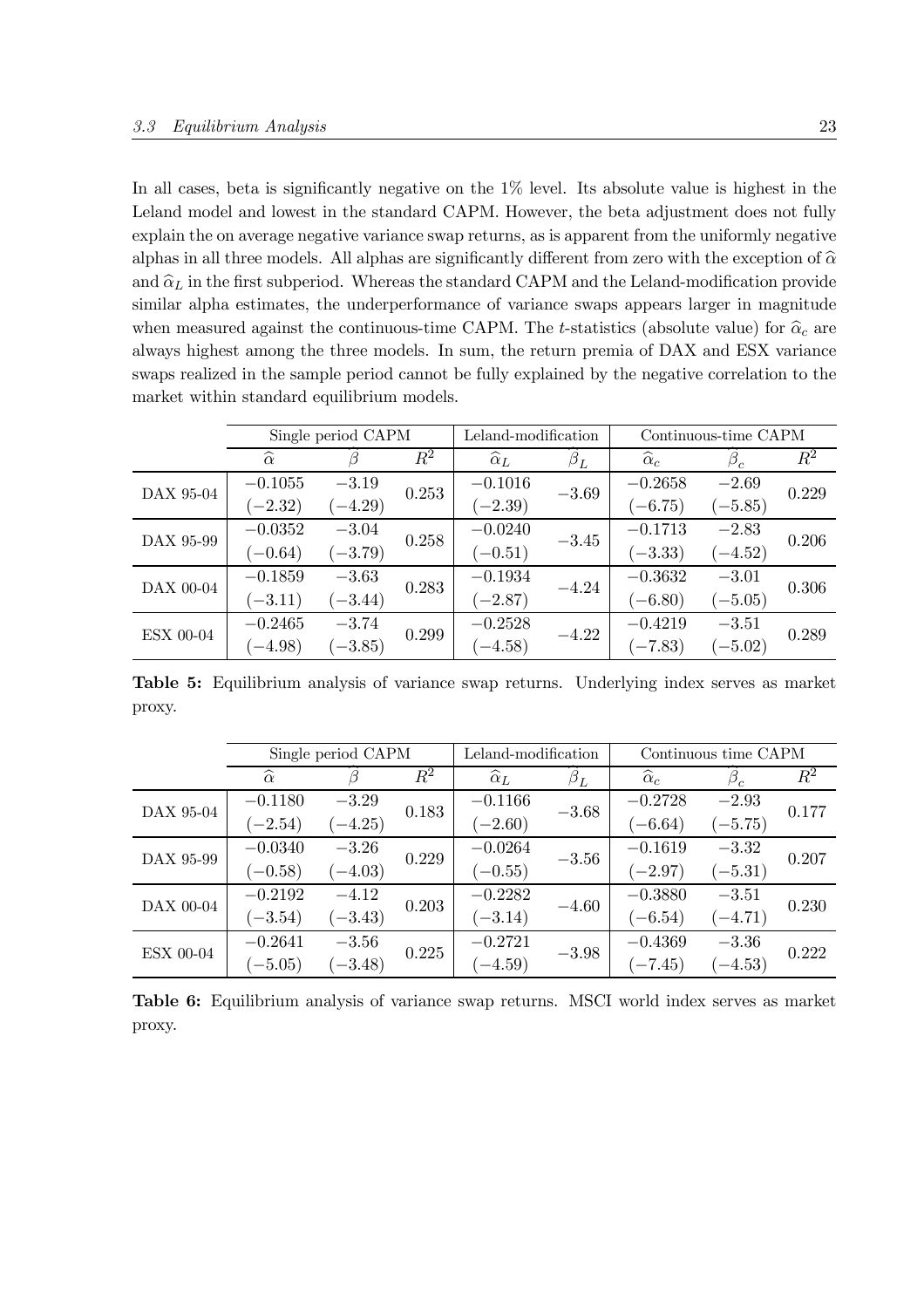# 4 Implications for Investors

#### 4.1 Mean-Variance Efficient Portfolios

Assuming that the underperformance of variance swaps in the sample period does not reflect rationally priced risk factors other than beta, how many variance swap contracts should investors sell to profit from the apparent mispricing? To tackle this question, we first compare meanvariance efficient portfolios with and without considering variance swaps and secondly analyze optimal portfolios under power utility.

So far, we have defined variance swap returns as the quotient of realized variance and the present value of the delivery price  $K_{VARS}$ . We thereby assume that the swap buyer makes an up-front payment of  $e^{-rT}K_{VARS}$  in order to receive a payment of 1 euro times realized variance at delivery. In reality, though, except for the margin requirements, it costs nothing to enter into the variance swap contract. Since there is no initial investment, we can neither characterize the profit or loss in relative terms nor determine the weight of variance swaps in the investor's portfolio. To overcome this problem, we implicitly "deleveraged" the contract by introducing an up-front payment in the form of a risk-free investment. The proceeds of the risk-free asset enhance the net payoff at expiry. An investment of  $e^{-rT}K_{VARS}$  seems to be the natural choice since this amount corresponds to the present value of a net payoff equal to the realized variance. However, this still implies a high degree of leverage compared to stocks, as can be seen from higher return fluctuations. Therefore, as an alternative, we assume a risk-free investment of  $f \cdot e^{-rT} K_{VARS}$ , where the factor f is chosen such that the volatility of variance swap returns is equal to the index return volatility in our sample period. This makes it easier to interpret the portfolio weights of variance swaps and to compare them with the weights of stocks. It is evident, that the set of mean variance efficient portfolios will be the same for any choice of  $f$ as long as the risk-free asset is part of the asset universe. We refer to the first return definition  $(f = 1)$  as HL (High Leverage) and to the second definition (same volatility as stock index) as LL (Low Leverage).

Figure 10 illustrates the mean-variance analysis for the LL-case using estimates from our sample period. The asset universe consists of the DAX index (weight  $x<sub>S</sub>$ ), the DAX variance swap  $(x_{VARS})$  and the risk-free asset  $(x_{rf})$ . The sample average and the sample standard deviation of DAX returns over all intervals of 45 days in the period from 1995 to 2004 were 0.76% and 8.66%, respectively. Over the same set of intervals, an LL-mean return of −2.05% was observed for DAX variance swaps. Line (1) is the efficient frontier without considering variance swaps  $(x<sub>S</sub>+x<sub>rf</sub> = 1)$ , whereas line (2) represents all combinations of DAX and variance swaps without the risk-free asset  $(x_{VARS} + x_S = 1)$ . If we allow all three assets to enter into the portfolio, we obtain the new efficient line (5). All portfolios on this line are characterized by the same ratio  $x_{VARS}/x_S$  but different weights of the risk-free asset. Pre-specifying the weight  $x_{rf}$  and maximizing the Sharpe ratio, we obtain one point on the efficient line (5). For instance, line (4) with tangency portfolio  $T_1$  represents all portfolios with  $x_{rf} = 1.1$ , line (3) with tangency portfolio  $T_2$  represents all portfolios with  $x_{rf} = 2$ . As we move on the efficient line towards combinations of higher risk and return, the short sales of the risky part of the portfolio increase, meaning that the sum  $x_{VARS} + x_S$  becomes more negative. To the same extent, the weight of the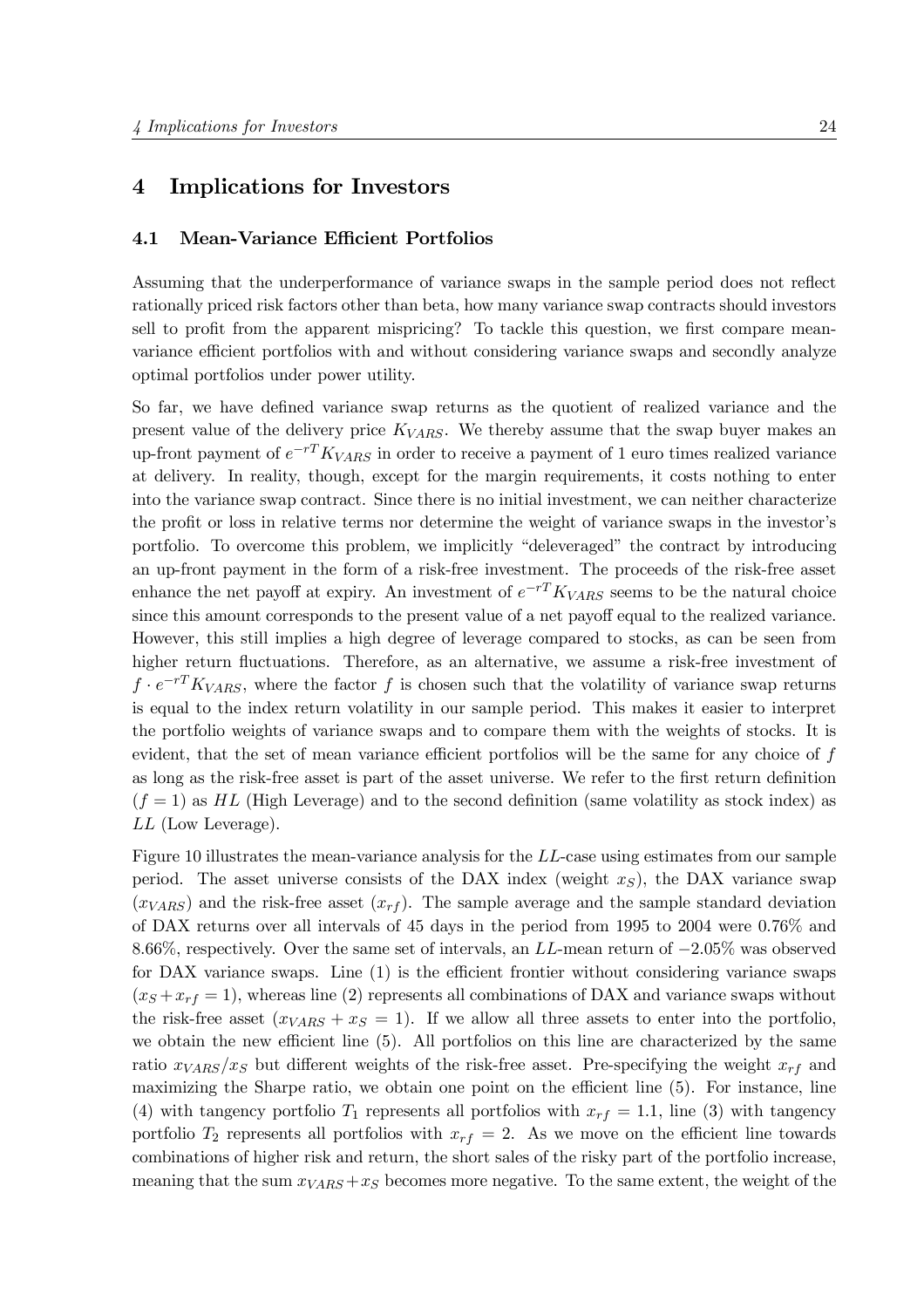

Figure 10: Mean variance analysis of DAX and variance swap investments. The expected returns and variances are estimated from the sample of return observations in all intervals of 45 days in the period from 1995 to 2004.

risk-free asset increases. This increase results in a riskier portfolio since the risk-free investment is financed by short selling risky assets. In the HL-case of our return definition, we obtain the same efficient line (5). The efficient portfolios are merely characterized by a different ratio of variance swap and stock index weights.

Table 7 summarizes characteristics of mean-variance efficient portfolios. The first part of the table ("Base case") is based on sample estimates of mean returns, standard deviations and the correlation coefficient. In order to examine the sensitivity of the results to errors in the estimated variance risk premium, we then increase ("Case 2") or decrease ("Case 3") the mean return of variance swaps by twice the Newey-West standard error of the mean estimate. Leaving all other input parameters as they are, we obtain the results shown in the second and third part of Table 7.  $SR<sub>0</sub>$  denotes the Sharpe ratio without variance swaps, and  $SR$  is the Sharpe ratio of efficient portfolios including variance swaps.

The weight of variance swaps is always negative with the one exception of the first subperiod with raised DAX swap returns (Case 2). Typically, the stock index also enters into the efficient portfolios with a negative weight. This short-selling fits to the short position in variance swaps, because in this way, investors make use of the negative return correlation to achieve better diversification. In Case 2, however, short-selling the index is only suitable in the second subperiod. The Sharpe ratio SR for DAX amounts to 0.37 in both subperiods, but only 0.24 in the full sample. This is due to the different portfolio structures in the two subperiods. We need a long index position in the first period and a short position in the second to reach the higher Sharpe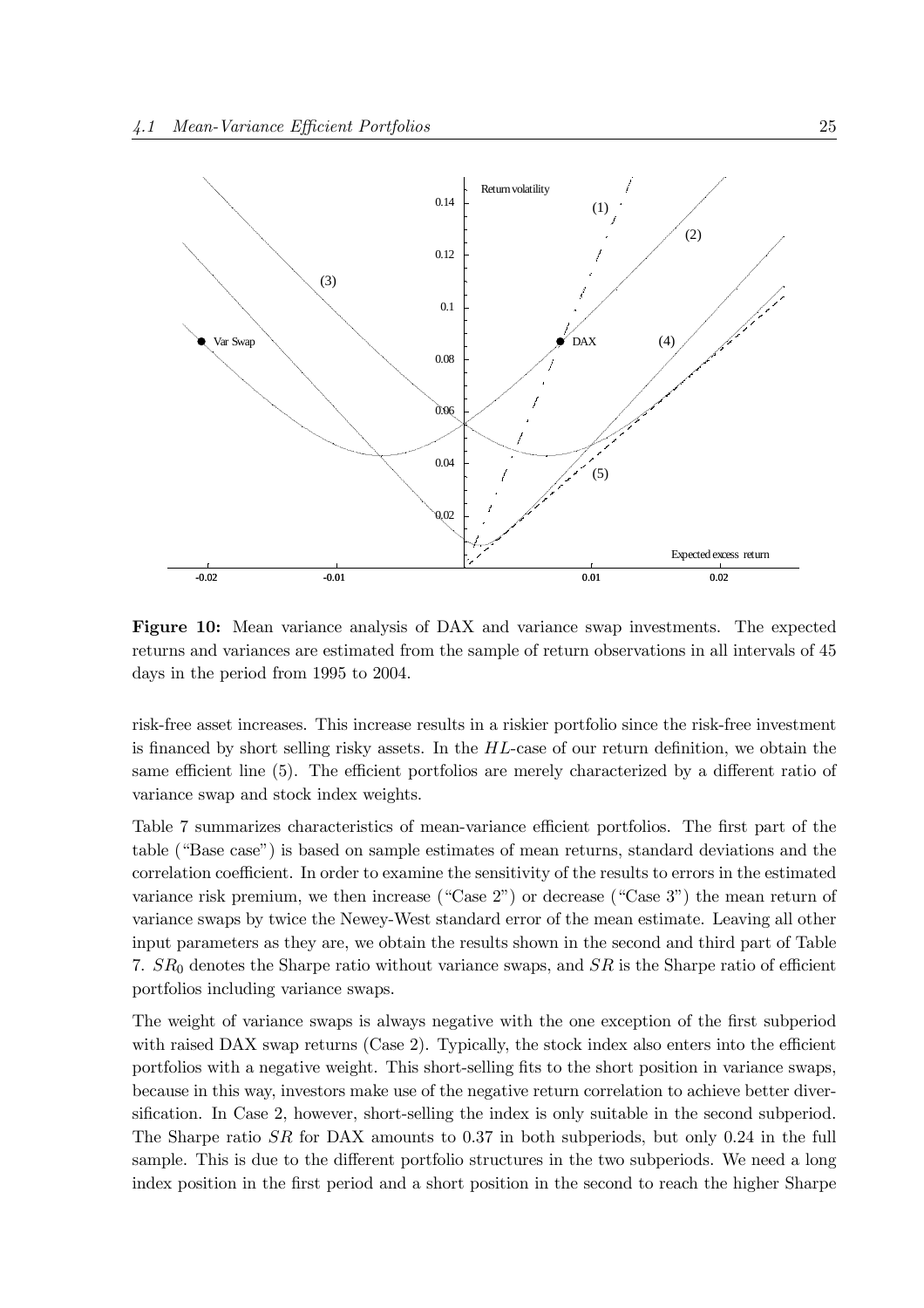|                  |                 | Case 1: Base case                              |            |       |          |                                                   |                               |  |
|------------------|-----------------|------------------------------------------------|------------|-------|----------|---------------------------------------------------|-------------------------------|--|
|                  | SR <sub>0</sub> | SR                                             | $x_{VARS}$ | $x_S$ | $x_{rf}$ | LL:<br>$x_{VARS}$<br>$x_S$                        | $HL$ :<br>$x_{VARS}$<br>$x_S$ |  |
| DAX 95-04        | 0.0876          | 0.2394                                         | < 0        | < 0   | >1       | 6.1140                                            | 0.9655                        |  |
| DAX 95-99        | 0.3632          | 0.3743                                         | < 0        | > 0   | < 1      | $-0.3394$                                         | $-0.0566$                     |  |
| DAX 00-04        | $-0.1336$       | 0.3728                                         | < 0        | < 0   | >1       | 1.1667                                            | 0.1709                        |  |
| <b>ESX 00-04</b> | $-0.1740$       | 0.5924                                         | < 0        | < 0   | >1       | 1.2438                                            | 0.1816                        |  |
|                  |                 |                                                |            |       |          | Case 2: Higher return of variance swap $(+2$ STD) |                               |  |
|                  | SR <sub>0</sub> | SR                                             |            |       | $x_{rf}$ | LL:                                               | $HL$ :                        |  |
|                  |                 |                                                | $x_{VARS}$ | $x_S$ |          | $x_{VARS}$<br>$x_S$                               | $x_{VARS}$<br>$x_S$           |  |
| DAX 95-04        | 0.0876          | 0.0885                                         | < 0        | > 0   | < 1      | $-0.1888$                                         | $-0.0298$                     |  |
| DAX 95-99        | 0.3632          | 0.4143                                         | > 0        | > 0   | $<$ 1    | 0.4814                                            | 0.0803                        |  |
| DAX 00-04        | $-0.1336$       | 0.1399                                         | < 0        | < 0   | >1       | 0.3055                                            | 0.0448                        |  |
| <b>ESX 00-04</b> | $-0.1740$       | 0.3059                                         | < 0        | < 0   | >1       | 0.8882                                            | 0.1297                        |  |
|                  |                 | Case 3: Lower return of variance swap (-2 STD) |            |       |          |                                                   |                               |  |
|                  | SR <sub>0</sub> | SR                                             |            |       |          | LL:                                               | $HL$ :                        |  |
|                  |                 |                                                | $x_{VARS}$ | $x_S$ | $x_{rf}$ | $x_{VARS}$<br>$x_S$                               | $x_{VARS}$<br>$x_S$           |  |
| DAX 95-04        | 0.0876          | 0.4413                                         | < 0        | < 0   | >1       | 3.0466                                            | 0.4811                        |  |
| DAX 95-99        | 0.3632          | 0.5260                                         | < 0        | > 0   | < 1      | $-3.1768$                                         | $-0.5301$                     |  |
| DAX 00-04        | $-0.1336$       | 0.6683                                         | < 0        | < 0   | >1       | 1.4188                                            | 0.2079                        |  |
| <b>ESX 00-04</b> | $-0.1740$       | 0.8980                                         | < 0        | < 0   | >1       | 1.4043                                            | 0.2050                        |  |

Table 7: Characteristics of mean-variance efficient portfolios.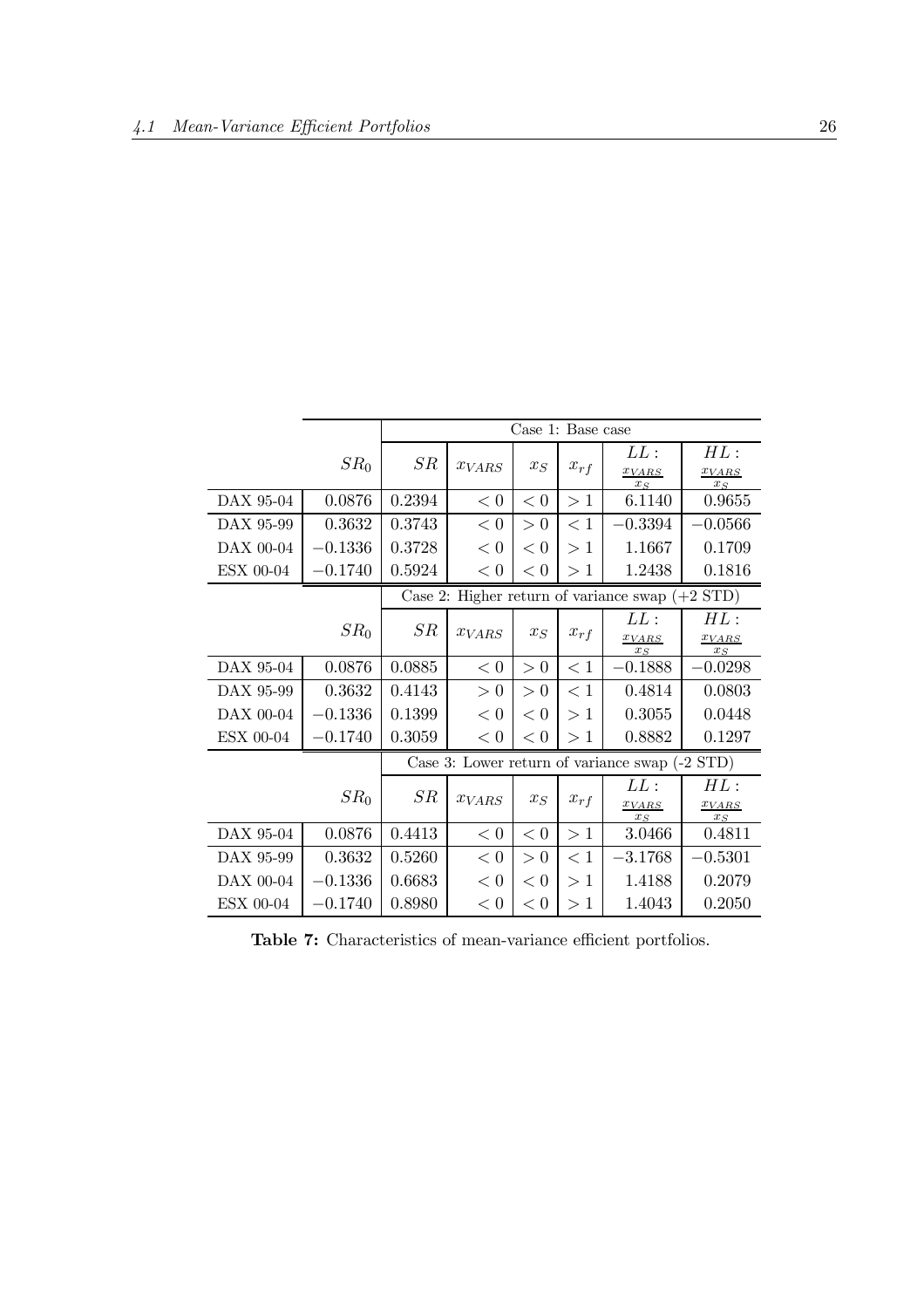ratio of 0.37. If we only compose one portfolio for the full sample, this will be suboptimal in both subperiods.

The optimal ratio of  $x_{VARS}$  and  $x_S$  strongly differs along time period and underlying index. In Cases 1 and 3, the variance swap weight typically exceeds the stock index weight. It is interesting to note that the short position in variance swaps is not necessarily extended when assuming more strongly negative variance swap returns. For instance, over the full period of DAX returns, efficient portfolios are characterized by a ratio  $x_{VARS}/x_S$  of 6.1, compared to 3.0 in Case 2. Thus, variance swaps are less aggressively sold compared to the underlying index, although the absolute variance risk premium has been raised. The reason for this counterintuitive observation is that the risk reduction resulting from less divergent weights  $x_{VARS}$  and  $x<sub>S</sub>$  is larger than the loss in expected return.

## 4.2 Backtesting Under Power Utility

Table 8 shows optimal portfolio weights for an investor who maximizes his expected utility based on the power utility function with risk aversion parameter  $\alpha$ . As in the previous section, we differentiate between three cases. In the base case, the bivariate distribution of excess returns of variance swaps and the underlying stock index is set equal to the observed distribution in the sample period. The columns "+2 STD" result from shifting all variance swap returns by twice the Newey-West adjusted standard error of the volatility risk premium. In the case "-2 STD", the adjustment goes in the opposite direction, so that the negative risk premium gets even larger. The table is based on variance swaps that are levered such that their sample return volatility equals the volatility of the stock index return  $(LL$ -definition of previous section). The portfolio weights are restricted to lower and upper bounds of −3.0 and 3.0, respectively.

The results can be summarized as follows: In the base case, the weights  $x_{VARS}$  are all negative. The size of the short position goes down with a higher degree of risk aversion. The variance swap weight is always lowest in the case " $-2$  STD" and highest in the case " $+2$  STD". In the second subperiod, the investor also takes a short position in stocks, but its weight is smaller than  $x_{VARS}$ . Since the optimal portfolio typically contains short positions in the index and in variance swaps, the risk-free asset often has a heavy weight. The period from 1995 to 1999 provides substantially different results. The weights of the short position in variance swaps are rather small, and the risky part of the portfolio is strongly concentrated on long index holdings. This is certainly due to high stock returns during that period of "irrational exuberance".

Overall, the results are similar to the preceding mean variance analysis.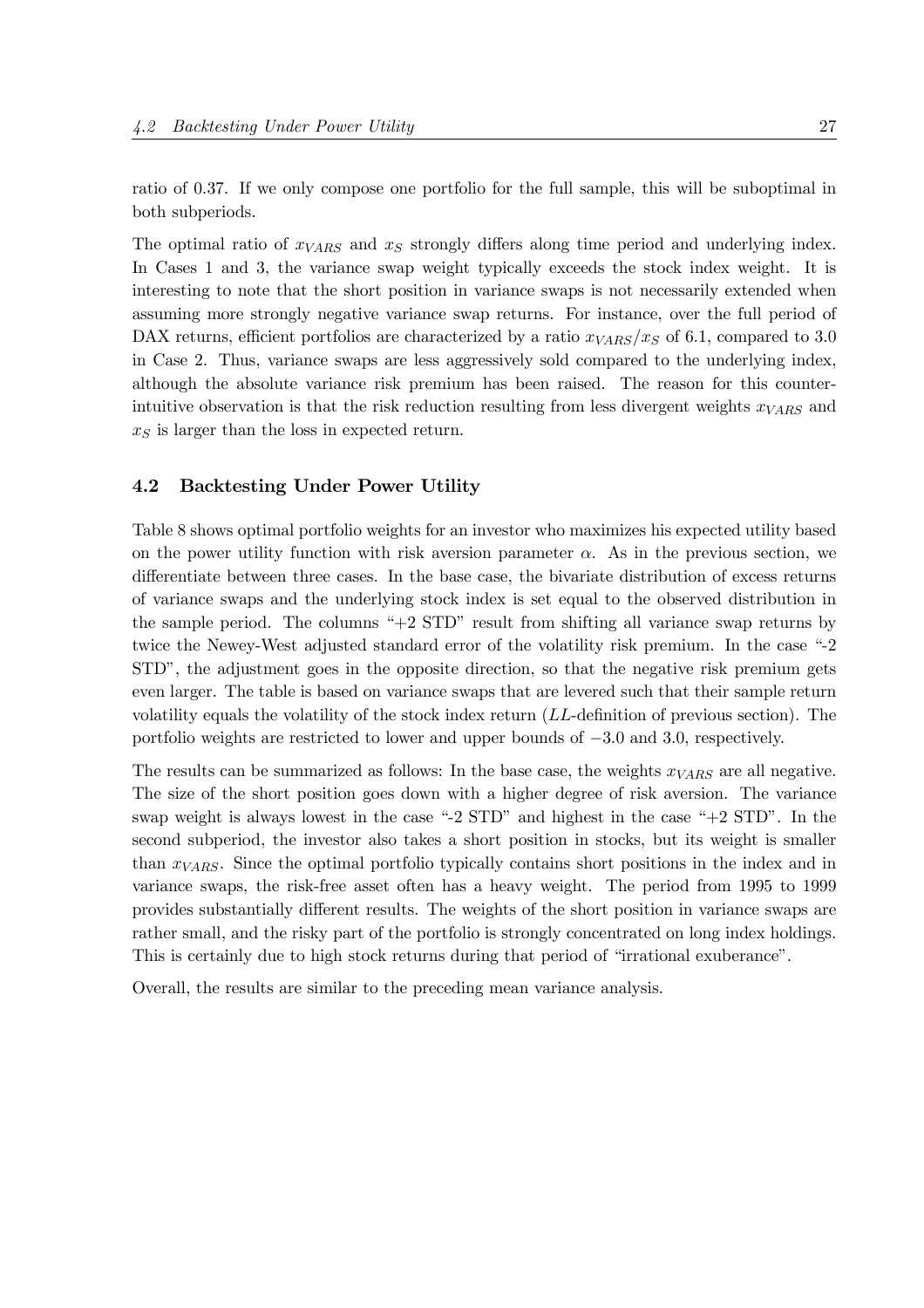|                | DAX 1995 - 2004 |                    |          |                 |                    |                       |            |          |          |  |  |
|----------------|-----------------|--------------------|----------|-----------------|--------------------|-----------------------|------------|----------|----------|--|--|
|                |                 | Base case          |          |                 | $+2$ STD           |                       |            | $-2$ STD |          |  |  |
| $\alpha$       | $x_{VARS}$      | $\boldsymbol{x}_S$ | $x_{rf}$ | $x_{VARS}$      | $x_S$              | $x_{rf}$              | $x_{VARS}$ | $x_S$    | $x_{rf}$ |  |  |
| $\mathbf{1}$   | $-1.56$         | $-0.31$            | 2.87     | $-0.10$         | 0.89               | $0.21\,$              | $-1.73$    | $-0.27$  | 3.00     |  |  |
| 1.5            | $-1.22$         | $-0.25$            | 2.47     | $-0.08$         | 0.60               | 0.48                  | $-1.58$    | $-0.42$  | 3.00     |  |  |
| $\overline{2}$ | $-0.98$         | $-0.20$            | 2.18     | $-0.06$         | 0.45               | 0.61                  | $-1.44$    | $-0.56$  | 3.00     |  |  |
| $\bf 5$        | $-0.44$         | $-0.09$            | 1.53     | $-0.03$         | 0.18               | 0.85                  | $-0.73$    | $-0.33$  | 2.06     |  |  |
| 10             | $-0.22$         | $-0.04$            | 1.26     | $-0.01$         | 0.09               | 0.92                  | $-0.39$    | $-0.17$  | 1.56     |  |  |
|                |                 |                    |          | DAX 1995 - 1999 |                    |                       |            |          |          |  |  |
|                |                 | Base case          |          |                 | $+2$ STD           |                       |            | $-2$ STD |          |  |  |
| $\alpha$       | $x_{VARS}$      | $\boldsymbol{x}_S$ | $x_{rf}$ | $x_{VARS}$      | $\boldsymbol{x}_S$ | $x_{rf}$              | $x_{VARS}$ | $x_S$    | $x_{rf}$ |  |  |
| $\mathbf{1}$   | $-0.21$         | 2.87               | $-1.66$  | 0.80            | $3.20\,$           | $-3.00$               | $-2.65$    | 0.65     | 3.00     |  |  |
| 1.5            | $-0.23$         | 2.17               | $-0.94$  | $1.13\,$        | 2.87               | $-3.00$               | $-2.33$    | 0.41     | 2.92     |  |  |
| $\overline{2}$ | $-0.21$         | 1.71               | $-0.50$  | 1.34            | 2.66               | $-3.00$               | $-1.88$    | 0.37     | 2.51     |  |  |
| $\overline{5}$ | $-0.12$         | 0.73               | 0.39     | 0.73            | 1.30               | $-1.03$               | $-0.84$    | 0.19     | 1.65     |  |  |
| 10             | $-0.06$         | 0.37               | 0.69     | 0.37            | 0.66               | $-0.03$               | $-0.43$    | 0.10     | 1.33     |  |  |
|                |                 |                    |          | DAX 2000 - 2004 |                    |                       |            |          |          |  |  |
|                |                 |                    |          |                 |                    |                       |            |          |          |  |  |
|                |                 | Base case          |          |                 | $+2$ STD           |                       |            | $-2$ STD |          |  |  |
| $\alpha$       | $x_{VARS}$      | $\boldsymbol{x}_S$ | $x_{rf}$ | $x_{VARS}$      | $x_S$              | $x_{rf}$              | $x_{VARS}$ | $x_S$    | $x_{rf}$ |  |  |
| $\mathbf{1}$   | $-1.19$         | $-0.81$            | 3.00     | $-0.40$         | $-1.60$            | $3.00\,$              | $-1.64$    | $-0.36$  | 3.00     |  |  |
| 1.5            | $-1.10$         | $-0.90$            | 3.00     | $-0.30$         | $-1.10$            | 2.40                  | $-1.43$    | $-0.57$  | $3.00\,$ |  |  |
| $\overline{2}$ | $-1.05$         | $-0.95$            | 3.00     | $-0.23$         | $-0.83$            | 2.06                  | $-1.30$    | $-0.70$  | 3.00     |  |  |
| $\overline{5}$ | $-0.67$         | $-0.69$            | 2.36     | $-0.10$         | $-0.34$            | 1.44                  | $-1.01$    | $-0.98$  | 2.99     |  |  |
| $10\,$         | $-0.34$         | $-0.34$            | 1.68     | $-0.05$         | $-0.17$            | 1.22                  | $-0.53$    | $-0.50$  | 2.03     |  |  |
|                |                 |                    |          |                 | ESX 2000 - 2004    |                       |            |          |          |  |  |
|                |                 | Base case          |          |                 | $+2$ STD           |                       |            | $-2$ STD |          |  |  |
| $\alpha$       | $x_{VARS}$      | $\boldsymbol{x}_S$ | $x_{rf}$ | $x_{VARS}$      | $\boldsymbol{x}_S$ | $\boldsymbol{x}_{rf}$ | $x_{VARS}$ | $x_S$    | $x_{rf}$ |  |  |
| 1              | $-1.64$         | $-0.36$            | 3.00     | $-0.81$         | $-1.19$            | 3.00                  | $-2.18$    | 0.18     | 3.00     |  |  |
| 1.5            | $-1.42$         | $-0.58$            | 3.00     | $-0.87$         | $-1.13$            | 3.00                  | $-1.85$    | $-0.15$  | 3.00     |  |  |
| $\overline{2}$ | $-1.31$         | $-0.69$            | 3.00     | $-0.89$         | $-1.11$            | 3.00                  | $-1.64$    | $-0.36$  | 3.00     |  |  |
| $\overline{5}$ | $-1.08$         | $-0.92$            | 3.00     | $-0.73$         | $-0.85$            | $2.58\,$              | $-1.20$    | $-0.80$  | $3.00\,$ |  |  |

Table 8: Optimal portfolio weights under power utility.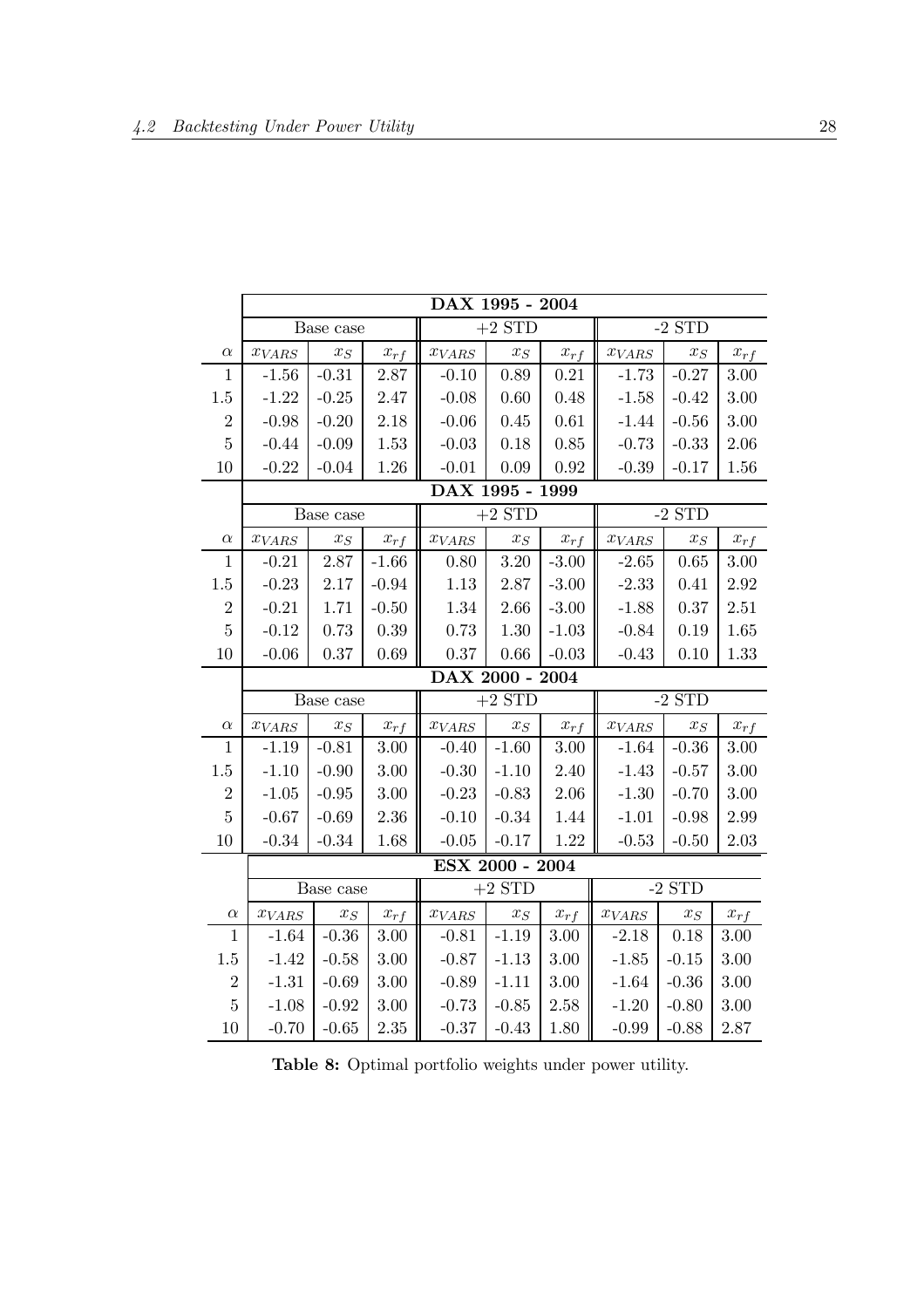# 5 Conclusion

The idea of treating volatility as a separate asset class is attractive because of the highly negative correlation of volatility to stock market indices. In fact, several major investment banks and investment consultants have been advocating for some time to integrate long volatility positions in the form of variance swaps or forward-starting straddles into equity portfolios.<sup>36</sup> However, using daily series of variance swap prices, our results do not support this recommendation. In line with previous research for the U.S., we find a strongly negative volatility risk premium defined as the difference between the log realized variance and the log variance swap rate - at the German and European stock market. Its magnitude is not compatible with standard equilibrium pricing models. Thus, selling realized volatility turns out to be a more profitable strategy. The performance characteristics for passive variance swap selling strategies compare favorably with many other asset classes. This may also explain the popularity of such strategies among hedge funds.<sup>37</sup> Our backtests reveal that the short volatility position received a significant weight in the optimal portfolios during the sample period.

The persistence of the negative premium over a period of several years indicates that it is driven by persistent economic factors. One important feature of variance swaps is the protection against stock market crashes. Our analysis shows that the profile of log swap returns against log index returns resembles the payoff of a long put position. This is due to a strong negative correlation in down markets and an almost zero correlation in up markets. It is still an open question, why the premium for buying this put protection is so high. This issue is closely related to the question why the smile in option prices is so steep. Although we did not directly aim at this puzzle, we show which characteristics of the smile are most important for the magnitude of variance swap rates. On average, about 60-70% of the absolute spread of the variance swap rate over the ATM implied variance can be attributed to the slope of the smile, another 10-20% to its curvature. The remainder is due to the asymmetry of the smile.

Our research design makes use of a comprehensive high-quality data set of tick-by-tick option prices. This approach offers promising extensions for further research. For instance, it can be used to determine the importance of the extrapolation of the smile function to OTM options, to test different hedging strategies, to investigate the impact of trading costs and to analyze the term structure of variance swap rates.

 $36$  See, e.g., Bowler et al.  $(2003)$ .

<sup>&</sup>lt;sup>37</sup> Bondarenko (2004) shows that the variance risk factor accounts for a considerable portion of hedge fund historical returns.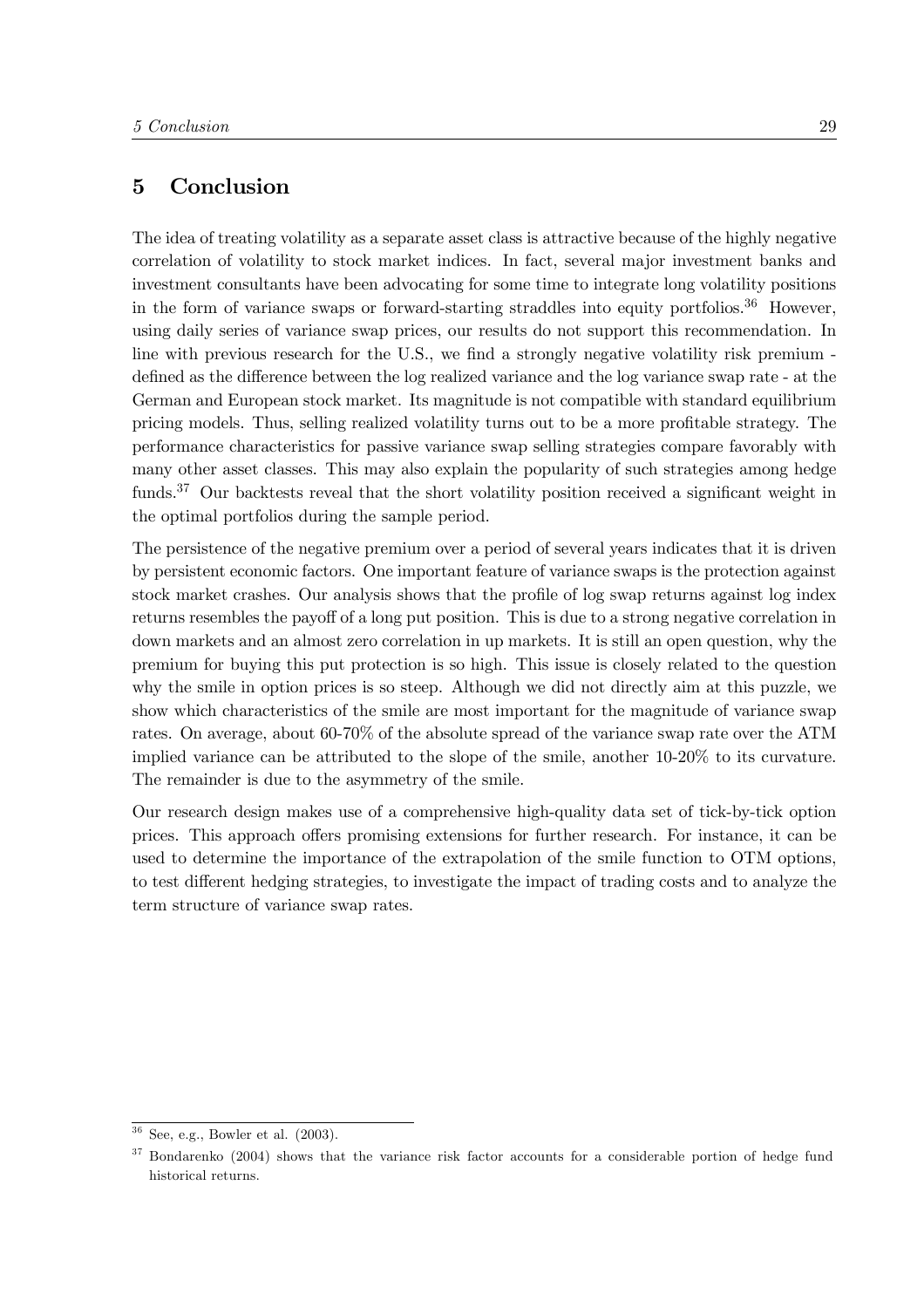# References

- Bakshi, G./Kapadia, N. (2003), Volatility risk premiums embedded in individual equity options: Some new insights, *Journal of Derivatives*  $11(1)$ , pp. 45–55.
- Bekaert, G./Wu, G. (2000), Asymmetric volatility and risk in equity markets, Review of Financial Studies 13, pp. 1–42.
- Black, F. (1976), The pricing of commodity contracts, Journal of Financial Economics 3, pp. 167—179.
- Bliss, R./Panigirtzoglou, N. (2004), Option-implied risk aversion estimates, Journal of Finance 59, pp. 407—446.
- Bollen, N./Whaley, R. (2004), Does net buying pressure affect the shape of implied volatility functions?, Journal of Finance 59, pp. 711—754.
- Bollerslev, T./Gibson, M./Zhou, H. (2005), Dynamic Estimation of Volatility Risk Premia and Investor Risk Aversion from Option-Implied and Realized Volatilities, Working Paper.
- Bondarenko, O. (2004), Market price of variance risk and performance of hedge funds, Working paper, University of Illinois.
- Bowler, B./Ebens, H./Davi, J./Kolanovic, M. (2003), Volatility The Perfect Asset?, Merill Lynch Global Securities Research and Economics Group, December.
- Branger, N./Schlag, C. (2004), An Economic Motivation for Variance Contracts, Working Paper Goethe University Frankfurt, November.
- Breeden, D./Litzenberger, R. (1978), Prices of state-contingent claims implicit in option prices, JB 51, pp. 621—651.
- Brennan, M. (1979), The pricing of contingent claims in discrete time models, Journal of Finance 24, pp. 53—68.
- Carr, P./Madan, D. (1997), Towards a Theory of Volatility Trading, Working Paper.
- Carr, P./Wu, L. (2004), Variance risk premia, Working paper, Courant Institute.
- Chernov, M./Ghysels, E. (2000), A study towards a unified approach to the joint estimation of objective and risk neutral measures for the purpose of options valuation, Journal of Financial Economis 56, pp. 407—458.
- Christie, A. (1982), The stochastic behavior of common stock variances, JFE 10, pp. 407—432.
- Coval, J./Shumway, T. (2001), Expected option returns, Journal of Finance 56, pp. 983—1009.
- Demeterfi, K./Derman, E./Kamal, M./Zou, J. (1999), A guide to volatility and variance swaps, Journal of Derivatives  $6(4)$ , pp. 9-35.
- Doran, J./Ronn, E. (2004a), The Bias in Black-Scholes/Black Implied Volatility, Working Paper Florida State University.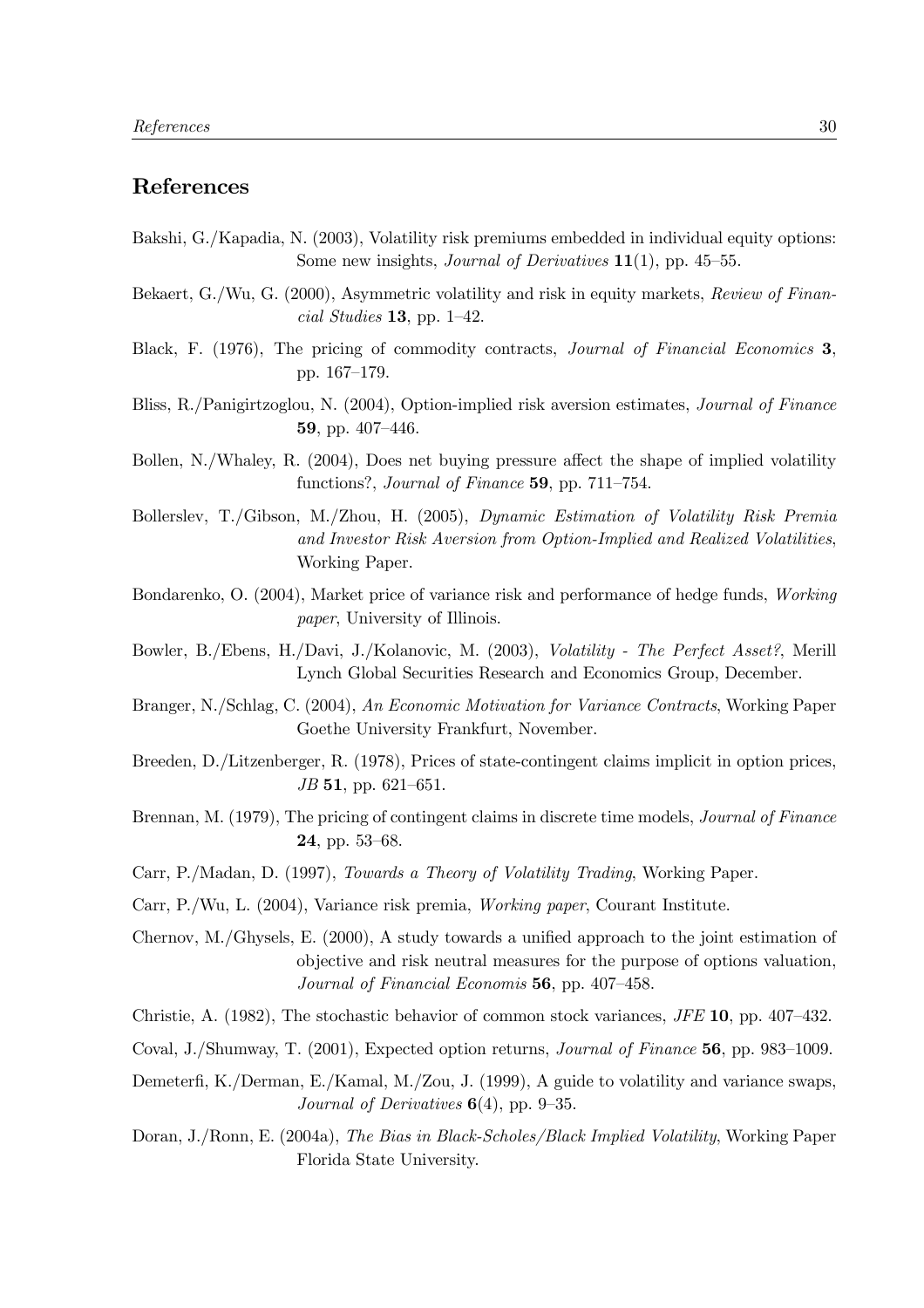- Doran, J./Ronn, E. (2004b), On the Market Price of Volatility Risk, Working Paper Florida State University.
- Driessen, J./Maenhout, P. (2003), The World Price of Jump and Volatility Risk, Working Paper University of Amsterdam.
- Ederington, L./Guan, W. (2002), Why are those options smiling?, Journal of Derivatives 10, pp. 9—35.
- Eraker, B./Johannes, M./Polson, N. (2003), The impact of jumps in volatility and returns, Journal of Finance 58, pp. 1269—1300.
- Fama, E./French, K. (1993), Common risk factors in the returns on stocks and bonds, Journal of Financial Economics 33, pp. 3—56.
- Figlewski, S./Wang, X. (2000), Is the 'Leverage Effect' a Leverage Effect?, Working Paper Stern School of Business, New York.
- Hafner, R. (2004), Stochastic Implied Volatility, Lecture Notes in Economics and Mathematical Systems 545, Springer -Verlag Berlin Heidelberg.
- Hafner, R./Wallmeier, M. (2001), The dynamics of Dax implied volatilities, *International Quar*terly Journal of Finance  $1$ , pp. 1-27.
- Haugen, R./Talmor, E./Torous, W. (1991), The effect of volatility changes on the level of stock prices and subsequent expected returns, Journal of Finance 46, pp. 985— 1007.
- He, H./Leland, H. (1993), On equilibrium asset price processes, Review of Financial Studies 6, pp. 593—617.
- Howison, S./Rafailidis, A./Rasmussen, O. (2005), On the pricing and hedging of volatility derivatives, Applied Mathematical Finance 11, pp. 317—346.
- Ingersoll, J. (1987), Theory of Financial Decision Making, Rowman and Littlefield Publishers.
- Jackwerth, J./Rubinstein, M. (1996), Recovering probability distributions from option prices, JF 51, pp. 1611—1631.
- Jensen, M. (1968), The performance of mutual funds in the period 1945 1964, Journal of Finance 23, pp. 389–416.
- Jiang, G./Tian, Y. (2005), The model-free implied volatility and its information content, Review of Financial Studies 18, pp. 1305—1342.
- Leland, H. (1999), Beyond mean-variance: Performance measurement in a nonsymmetrical world, Financial Analysts Journal 55, pp. 27—36.
- Lintner, J. (1965), The valuation of risky assets and the selection of risky investments in stock portfolios and capital budgets, Review of Economics and Statistics 47, pp. 13—37.
- Merton, R. (1973), Theory of rational option pricing, Bell Journal of Economics and Management Science 4(Spring), pp. 141–183.